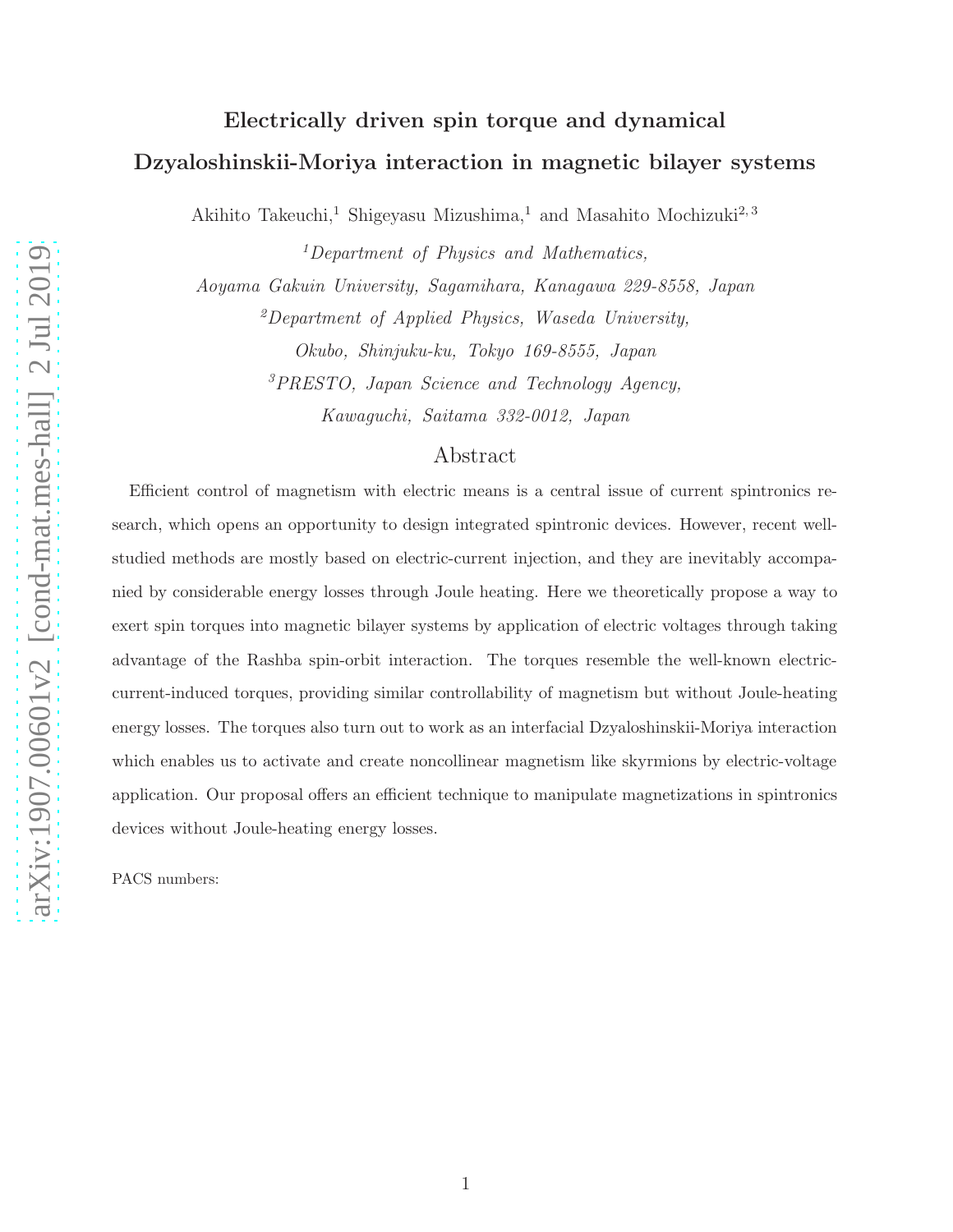#### Introduction

Recent research in spintronics [\[1](#page-12-0)[–8](#page-13-0)] is seeking efficient ways to control magnetism in materials and realize high-performance magnetic devices beyond conventional techniques based on classical electromagnetism. To manipulate the magnetization in magnets, we need to exert torques to drive them. Spin-transfer torque is one such torque and, mediated by the exchange interaction, originates with the angular momentum transfer from the spins of the conducting electrons to magnetizations in the magnetic structure [\[9](#page-13-1)[–11\]](#page-13-2). Another is the socalled  $\beta$ -term torque originating from the spin relaxation due to the spin-orbit interactions and/or magnetic impurity scatterings, which is perpendicular to the spin transfer torque and thus behaves as a dissipative torque  $[11-13]$ . These two torques enable the magnetization to be driven and switched via the injection of electric currents [\[14](#page-13-4)[–17](#page-14-0)].

The Rashba-type spin-orbit interaction (RSOI) has recently attracted interest as a means to manipulate conduction-electron spins [\[5](#page-13-5), [18\]](#page-14-1). This interaction is of relativistic origin and becomes active in systems with broken spatial inversion symmetry such as surfaces and interfaces [\[5,](#page-13-5) [18](#page-14-1)[–21](#page-14-2)]. Because the RSOI mediates mutual coupling between spins and orbital momenta of the conduction electrons, it works as an effective magnetic field acting on their spins. The strength and direction of the effective magnetic field that each electron feels are governed by the momentum of the electron. Therefore, the RSOI can be a source of nontrivial torques acting on the magnetization through its control on the spin polarizations of the conduction electrons [\[22](#page-14-3)[–27\]](#page-14-4). The strength of the RSOI can be tuned by applying a gate voltage normal to the surface or interfacial plane [\[19](#page-14-5)], which modulates the extent of the spatial inversion asymmetry. Thus, an alternate-current (AC) gate voltage produces a time-varying RSOI, and thereby offers a potential technique to produce electrically an oscillating magnetic texture via the nontrivial Rashba-mediated torques. This technique must be useful for manipulation of magnetic skyrmions in a magnetic bilayer system, which have recently attracted great interest from the viewpoint of possible application to highperformance memory devices [\[28](#page-14-6), [29](#page-14-7)].

Recent theoretical studies demonstrated that this time-varying RSOI induces an AC spin current [\[30](#page-15-0)[–32\]](#page-15-1). Ho *et al.* derived an expression for the torque  $\mathcal T$  from the AC spin cur-rent [\[33](#page-15-2)], finding that this expression does not contain a term corresponding to the  $\beta$ -term torque. It is known that the spin-transfer torque alone cannot drive magnetic domain walls,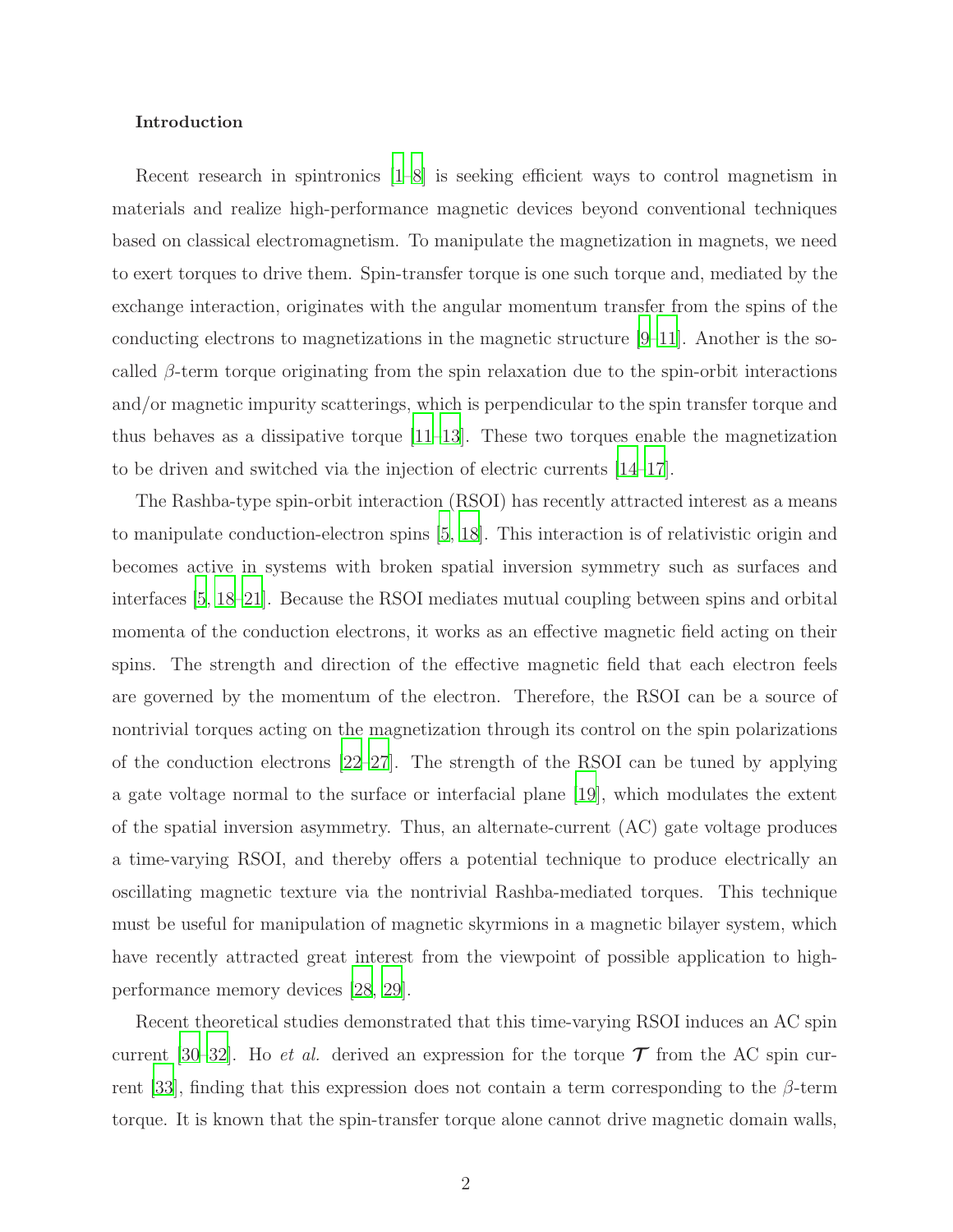but other types of torques such as the  $\beta$ -term torque and the spin-orbit torque [\[34](#page-15-3)[–36\]](#page-15-4) are required to drive them. However, their theory was based on a continuity equation for the conduction electron spins where the contribution of spin relaxation torque is totally neglected. The lack of a  $\beta$ -term torque may be a consequence of this crude approximation [\[37\]](#page-15-5). Therefore, we reexamine whether the  $\beta$ -term torque in the time-dependent Rashba electron systems is present using a more elaborate theoretical method.

In this paper, we derive using the quantum field theory an explicit analytical formula for the torque arising from the AC RSOI in the magnetic bilayer systems. We demonstrate that the appropriate incorporation of the spin relaxation effect leads to a formula including both the spin-transfer torque and the  $\beta$ -term torque given in terms of the spin current proportional to the time derivative of the RSOI. We find that the derived expression may be regarded as a time-dependent Dzyaloshinskii-Moriya interaction (DMI) at the interface and may be exploited to manipulate noncollinear magnetic textures such as domain walls, magnetic vortices, and skyrmions. For a demonstration, we performed a numerical simulation of the electrical activation of a two-dimensional skyrmion lattice, where the effective AC DMI induces a periodic expansion and contraction of the skyrmions. This collective excitation of the skyrmions resembles the breathing mode [\[38](#page-15-6), [39\]](#page-15-7) observed in a skyrmion crystal under out-of-plane microwave magnetic fields. Efficient techniques to control and drive magnetism using electric fields are subject of intensive studies in the recent spintronics research because electric fields in insulators are not accompanied by Joule-heating losses. Note that electric currents and resulting Joule-heating losses can be significantly suppressed by using a ferromagnet/insulator bilayers or a metallic bilayer fabricated on an insulating substrate. Our finding provides a new efficient technique to control magnetism using AC electric fields and means to electrically excite eigenmodes of noncollinear spin textures.

#### Results

#### Model

We consider a magnetic bilayer system, that is, a two-dimensional electron system on top of the surface of a magnet (see Fig. [1\)](#page-4-0). This system is fabricated on an insulating substrate to enhance the effects of the electric gate voltage acting on the ferromagnet/heavy-metal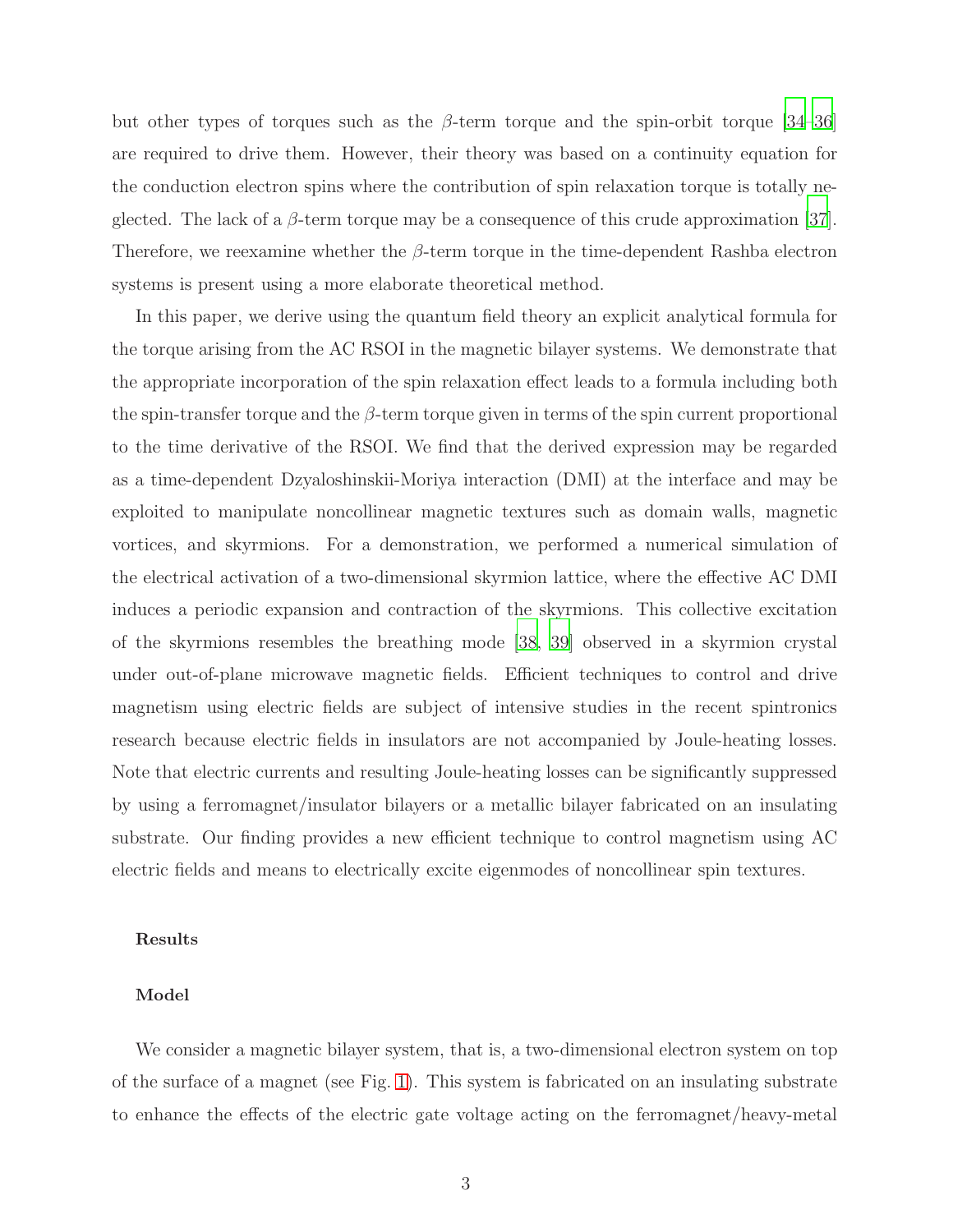interface through preventing the electric-current flow. The total Hamiltonian of this electron system has four contributing terms,  $H = H_{\text{K}} + H_{\text{R}} + H_{\text{ex}} + H_{\text{imp}}$  with

$$
H_{\rm K} = \frac{1}{2m_{\rm e}} \int d^2r \left| \mathbf{p}\psi(\mathbf{r},t) \right|^2 - \varepsilon_{\rm F} \int d^2r \,\psi^\dagger(\mathbf{r},t)\psi(\mathbf{r},t),\tag{1}
$$

$$
H_{\rm R} = -\frac{\alpha_{\rm R}(t)}{\hbar} \int d^2 r \, \psi^{\dagger}(\mathbf{r}, t) (\mathbf{p} \times \hat{\boldsymbol{\sigma}})_z \psi(\mathbf{r}, t), \tag{2}
$$

$$
H_{\text{ex}} = J_{\text{ex}} \int d^2 r \, \boldsymbol{m}(\boldsymbol{r}) \cdot \psi^\dagger(\boldsymbol{r}, t) \hat{\boldsymbol{\sigma}} \psi(\boldsymbol{r}, t), \tag{3}
$$

$$
H_{\rm imp} = \int d^2 r \, v_{\rm imp}(\boldsymbol{r}) \psi^\dagger(\boldsymbol{r}, t) \psi(\boldsymbol{r}, t), \tag{4}
$$

where  $m_e$  and  $\bf{p}$  denote the mass and momentum, respectively, of a conduction electron,  $\varepsilon_F$  the Fermi energy,  $\hat{\sigma}$  the Pauli matrices, and  $\psi^{\dagger}(\psi)$  the creation (annihilation) operator of a conduction electron. The term  $H<sub>K</sub>$  represents the kinetic energies of the conduction electrons with  $\varepsilon_F$  being the Fermi energy, while the term  $H_R$  describes the time-varying RSOI with  $\alpha_{\rm R}(t)$  being the time-dependent coupling coefficient. The term  $H_{\rm ex}$  represents the exchange interaction between the conduction-electron spins and the local magnetization with  $J_{\text{ex}}$  and  $m$  being the coupling constant and the normalized local magnetization vector, respectively. The term  $H_{\text{imp}}$  represents the scattering potentials from spatially distributed nonmagnetic impurities and determines the relaxation time of electrons given by  $\tau$ . More conretely, we consider the impurity potential given by  $v_{\rm imp}(\mathbf{r}) = u_{\rm imp} \sum_i \delta(\mathbf{r} - \mathbf{R}_i)$ , where  $u_{\text{imp}}$  denotes the strength of impurity scattering,  $\mathbf{R}_i$  positions of the impurities, and  $\delta(\mathbf{r})$  the Dirac delta function. When we take an average over the impurity positions as  $v_{\text{imp}}(\mathbf{r}) = 0$ and  $\overline{v_{\text{imp}}(\bm{r})v_{\text{imp}}(\bm{r'})} = n_{\text{imp}}u_{\text{imp}}^2\delta(\bm{r}-\bm{r'})$ , the relaxation time of electrons is given by  $\tau =$  $\hbar/2\pi\nu_{\rm e}n_{\rm imp}u_{\rm imp}^2$  in the first Born approximation. Here,  $n_{\rm imp}$  denotes the concentration of impurities and  $\nu_e = m_e/2\pi\hbar^2$  the density of state. In the present study, we focus on the spin torques induced by the time-varying RSOI but neglect those induced by the magnetization dynamics. Note that there should be a feedback effect that the spin states of the conduction electrons are modulated by the magnetization dynamics, but we neglect this subsequent effect on the spin torques.

#### Spin torque arising from time-dependent RSOI

The torque induced by the electron spins via the exchange interaction is defined as

$$
\mathcal{T} = \frac{J_{\text{ex}}a^2}{\hbar} \mathbf{m} \times \mathbf{s},\tag{5}
$$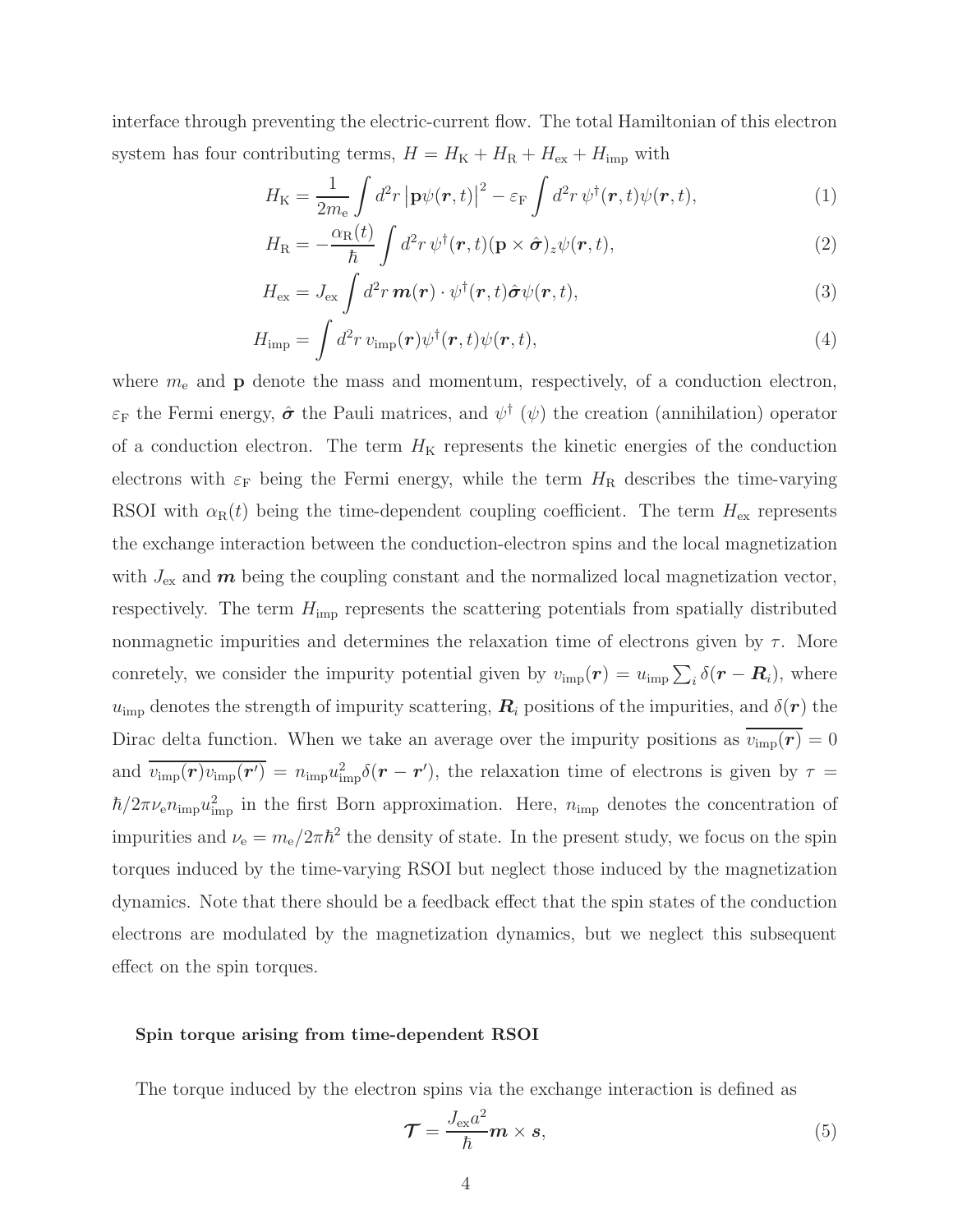

<span id="page-4-0"></span>FIG. 1: Schematic illustration of the time-dependent Rashba electron system interacting with local magnetizations  $m(r)$ . The Rashba parameter  $\alpha_{\rm R}(t)$  is time-modulated by an external AC electric voltage. The insulating substrate prevents electric-current flows and enhances the effects of the electric voltage acting on the RSOI-hosting interface.

where a is the lattice constant,  $s = \langle \psi^\dagger \hat{\sigma} \psi \rangle$  is the conduction electron spin density, and the brackets denote the quantum expectation value. We assume a metallic bilayer system in which the condition  $J_{\text{ex}} < \varepsilon_F$  usually holds and an adiabatic case with a slowly varying magnetization texture of  $q \ll k_F$  where q is the wavenumber of local magnetization and  $k_F$ is the Fermi wavenumber. We also assume that a weak magnitude of  $\alpha_R$  ( $\alpha_R k_F \ll \varepsilon_F$ ) and low frequencies  $\Omega$  ( $\hbar\Omega \ll \varepsilon_F$ ) for the time-dependent RSOI. In this perturbation regime, we obtain the analytical formula of the torque in the form

<span id="page-4-1"></span>
$$
\mathcal{T} = \mathcal{T}_1 + \mathcal{T}_2 + \mathcal{T}_3 = -\frac{a}{\hbar}D_1(m \times \nabla)_z m + \frac{a}{\hbar}D_2(m \times \nabla)_z m - \frac{a}{\hbar}\beta_R D_2 m \times \left[ (m \times \nabla)_z m \right], \tag{6}
$$

where each coefficient is defined in the condition with  $\varepsilon_F \gg \hbar/\tau$ ,  $J_{ex} \gg \hbar/\tau$  and  $\varepsilon_F - J_{ex} \gg$  $\hbar/\tau$  as  $(\eta = \hbar/2\tau)$ 

$$
D_1(t) = \frac{\hbar \nu_e a}{2\pi \tau} \left[ \frac{\varepsilon_F}{J_{\text{ex}}} \ln \left( \frac{\varepsilon_F + J_{\text{ex}}}{\varepsilon_F - J_{\text{ex}}} \right) - 2 \right] \alpha_R(t), \tag{7}
$$

$$
D_2(t) = \nu_e a \varepsilon_{\rm F} \tau \frac{J_{\rm ex}^2 (J_{\rm ex}^2 - \eta^2)}{(J_{\rm ex}^2 + \eta^2)^2} \frac{d\alpha_{\rm R}(t)}{dt},\tag{8}
$$

<span id="page-4-2"></span>
$$
\beta_{\rm R} = \frac{2J_{\rm ex}\eta}{J_{\rm ex}^2 - \eta^2}.\tag{9}
$$

We note that  $D_1$  vanishes in the clean limit with  $\tau \to \infty$ . Note that  $D_1$  does not vanish in the three-dimensional case or in the half-metallic case with  $J_{\rm ex} > \varepsilon_{\rm F}$  [\[40\]](#page-15-8) even in the clean limit.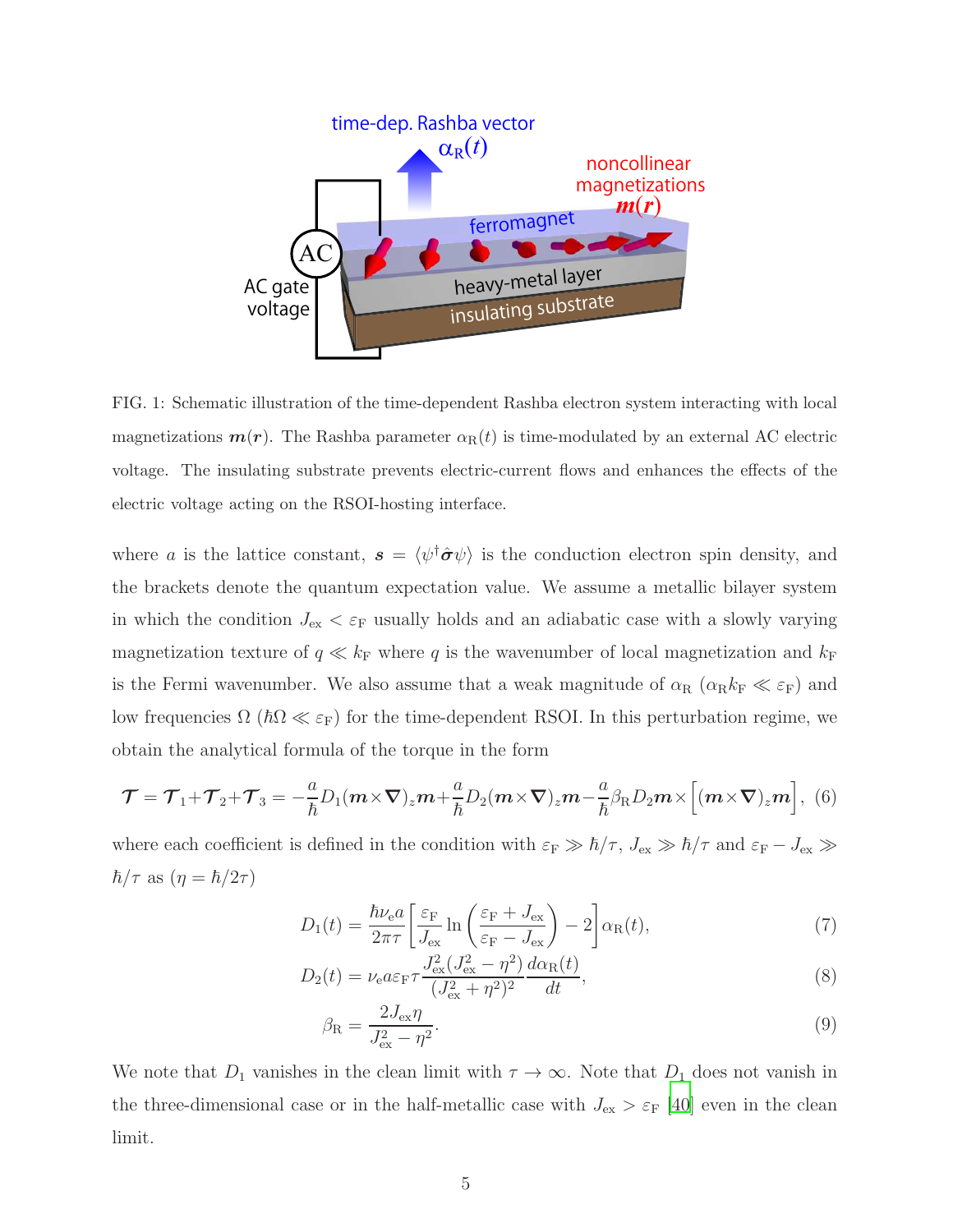In Eq. [\(6\)](#page-4-1), the first two contributions,  $\mathcal{T}_1 + \mathcal{T}_2$ , describe an effective DMI [\[41](#page-15-9), [42\]](#page-15-10), which is given in the continuum form as

<span id="page-5-0"></span>
$$
\mathcal{H}_{\rm DMI} = \frac{D_1 - D_2}{a} \epsilon_{\alpha\beta z} \int d^2 r \, (m \times \nabla_\alpha m)^\beta.
$$
 (10)

(Note that  $m \times (a^2/\hbar) \delta \mathcal{H}_{\rm DMI}/\delta m$  leads to  $\mathcal{T}_1 + \mathcal{T}_2$ ). The contribution  $D_1$  ( $\propto \alpha_{\rm R}$ ) appears even in the steady Rashba system [\[40](#page-15-8), [43](#page-15-11), [44\]](#page-15-12). Recent experiments indeed demonstrated voltage-induced variations of the interfacial DMI [\[45,](#page-16-0) [46\]](#page-16-1), which were ascribed to this steady Rashba contribution. Quite recently, an experimental observation of gigantic variation of the DMI that reaches 130 % has been reported for the  $Ta/FeCoB/TaO_x$  multilayer system [\[46\]](#page-16-1). In contrast, the contribution  $D_2$  ( $\propto \partial_t \alpha_R$ ) appears only in a driven Rashba system with a time-dependent RSOI.

This interfacial DMI may be tuned by an electric gate voltage via the RSOI, and, more interestingly, an oscillating DMI may be achieved by applying an AC gate voltage. The Rashba coefficient  $\alpha_R(t)$  in the driven Rashba system is a sum of steady and time-dependent components,  $\alpha_{\rm R}(t) = \alpha_0 + \alpha_{\rm ext}(t)$  with  $\alpha_{\rm ext}(t) = \alpha_{\rm ext} \sin(\Omega t)$ . For metallic (semiconducting) bilayer systems, the strength of this Rashba-induced DMI is roughly estimated to be  $D_1 \sim$ 0.1 meV ( $6 \times 10^{-6}$  meV) and  $D_2 \sim 5 \times 10^{-3}$  meV ( $2 \times 10^{-6}$  meV). Here we assume typical parameter values [\[19](#page-14-5)[–21](#page-14-2)], i.e.,  $a = 5$  Å,  $\varepsilon_F = 4$  eV (10 meV),  $k_F = 1$  Å<sup>-1</sup> (0.01 Å<sup>-1</sup>),  $J_{\text{ex}}/\varepsilon_{\text{F}} = 0.25$  (0.5),  $\tau = 10^{-14}$  s (10<sup>-12</sup> s),  $\alpha_0 = 2$  eV·Å (0.07 eV·Å),  $\alpha_{\text{ext}}/\alpha_0 = 0.1$ , and  $\Omega/2\pi = 1$  GHz. The strength of the Rashba-mediated DMI is relatively strong (weak) in metal (semiconductor) systems. We also note that the magnitude of  $D_2$  being proportional to  $\partial_t \alpha_{\rm ext}(t)$  may be tuned by changing the amplitude and frequency of the AC gate voltage. The relative strength of  $D_2$  or the ratio  $D_2/D_1$  tends to be small. Note that the ratio  $D_2/D_1$  is approximately given by  $\Omega \varepsilon_F \tau^2/2\pi \hbar$ , which takes  $\sim 10^{-4}$  (10<sup>-2</sup>) for metallic (semiconducting) bilayer systems when a typical frequency of  $\Omega$ =1 GHz is assumed. Namely, the ratio  $D_2/D_1$ tends to be larger for the semiconducting system, whereas the absolute value of  $D_2$  tends to be larger for the metallic system. We should choose an appropriate system depending on the target phenomena or the experiments.

In Eq.  $(6)$ , the last two terms proportional to  $D_2$  may be rewritten as

$$
\mathcal{T}_2 + \mathcal{T}_3 \propto (\mathbf{j}_s \cdot \nabla) \mathbf{m} - \beta_R \mathbf{m} \times (\mathbf{j}_s \cdot \nabla) \mathbf{m}.
$$
 (11)

by adopting a definition of the spin current  $j_s \equiv (e/\hbar a)D_2\hat{z} \times m$ . We find that these terms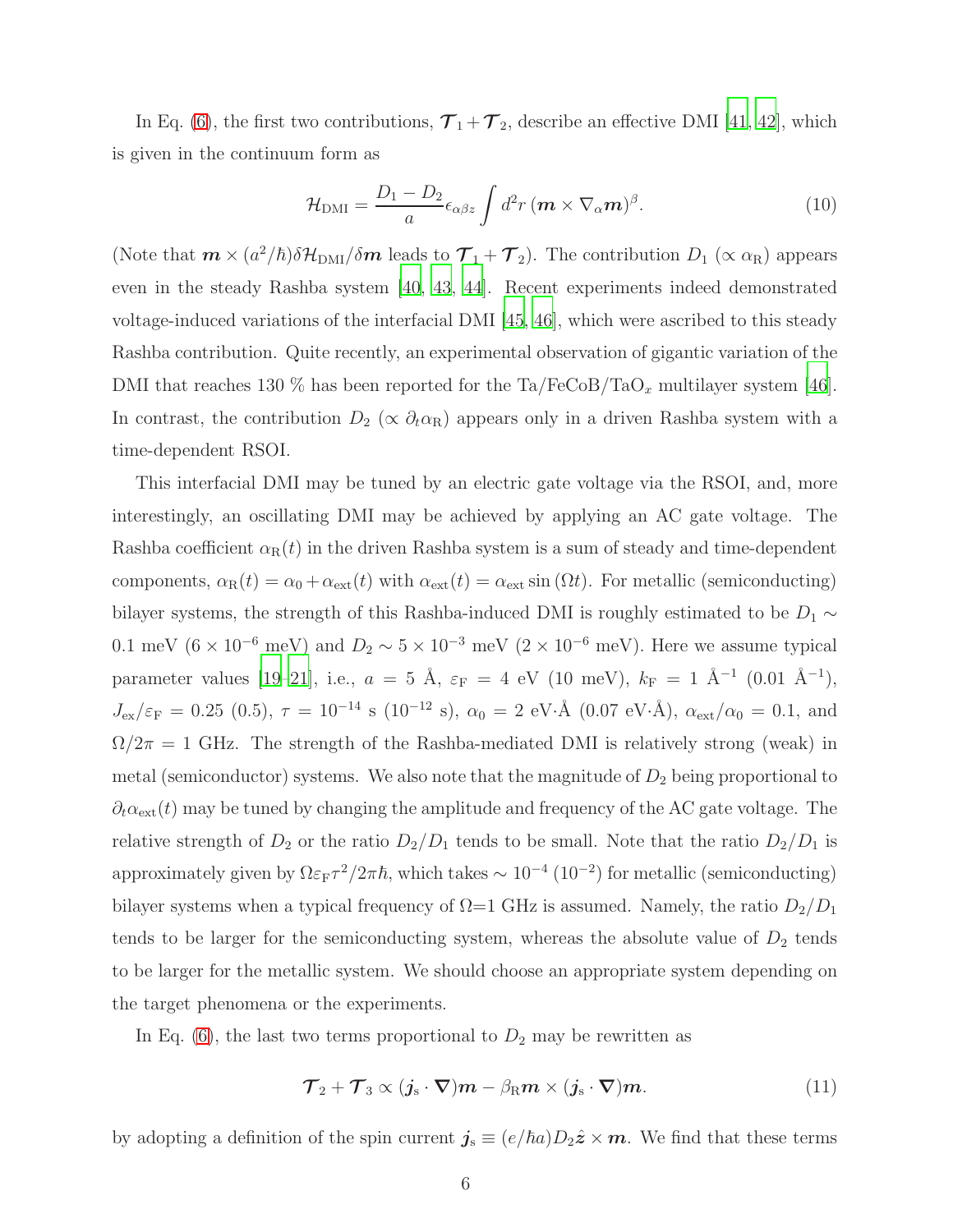have equivalent forms with the spin-transfer torque and the nonadiabatic torque associated with the spin current  $j_s$ , respectively. With an AC-dependent  $\alpha_{\rm R}(t)$ , the spin current  $j_s \propto \partial_t \alpha_{\rm R}(t) \hat{\mathbf{z}} \times \mathbf{m}$  gives rise to AC torques. In the clean limit with  $\hbar/J_{\rm ex}\tau \ll 1$ , the coefficient  $\beta_R$  is reduced to  $\hbar/J_{ex}\tau$ . Finally, the second term is exactly identical in form to the conventional current-induced nonadiabatic torque although  $\tau$  corresponds to a different time scales, specifically, the relaxation time of the conduction electrons (spins) in the present (current-induced) case [\[11](#page-13-2)]. Assuming the above-mentioned material parameters for the metallic bilayer systems, we evaluate the values of  $j_s = (e/\hbar a)D_2$  and  $\beta_R$  as  $\sim 2$  A/m and  $\sim$  0.07, respectively. These values are large enough to induce the magnetization dynamics.

#### Application of oscillating DMI

The AC torques in the driven Rashba system may be exploited to activate resonances of the magnetic textures. For a demonstration, we numerically show that the breathing mode of a skyrmion crystal can be excited by the RSOI-mediated AC torques. We start with the continuum limit of the spin model for a two-dimensional magnet,

$$
\mathcal{H} = \int d^2 r \frac{J}{2} (\nabla \mathbf{m})^2 - \frac{\mu_B \mu_0}{a^2} \int d^2 r \, \mathbf{m} \cdot \mathbf{H}.
$$
 (12)

The model contains the ferromagnetic exchange interaction and the Zeeman interaction with an external magnetic field  $H = H\hat{z}$ . We adopt typical material parameters of  $a = 5 \text{ Å}$ ,  $J = 1$  meV and  $\mu_0 H = 34$  mT. The dynamics of magnetizations obeys the Landau-Lifshitz-Gilbert equation

$$
\dot{\boldsymbol{m}} = -\gamma_{\rm m}\boldsymbol{m} \times \left( -\frac{a^2}{\gamma_{\rm m}\hbar} \frac{\delta \mathcal{H}}{\delta \boldsymbol{m}} \right) + \alpha_{\rm G} \boldsymbol{m} \times \dot{\boldsymbol{m}} + \boldsymbol{\mathcal{T}}_1, \tag{13}
$$

where  $\gamma_{\rm m}$  is the gyromagnetic ratio, and  $\alpha_{\rm G}$  (= 0.04) is the Gilbert-damping coefficient. We incorporate  $\mathcal{T}_1$  as the Rashba-mediated torque whereas  $\mathcal{T}_2$  and  $\mathcal{T}_3$  are neglected because they are much smaller than  $\mathcal{T}_1$  in the metallic bilayer systems. (Equation [\(6\)](#page-4-1) indicates that  $\mathcal{T}_1$  ( $\mathcal{T}_2$  and  $\mathcal{T}_3$ ) originates from  $D_1$  ( $D_2$ ), and the ratio  $D_2/D_1$  is 10<sup>-12</sup>-10<sup>-14</sup> as mentioned above.) The coupling coefficient  $D_1(t)$  is composed of a steady component  $D_0$  and the time-dependent component  $D_{ext}(t)$  as  $D_1(t) = D_0 + D_{ext}(t)$ . We solve this equation numerically using the fourth-order Runge-Kutta method for a system of  $140 \times 162$  nm<sup>2</sup>, including  $N = 280 \times 324$  magnetizations, applying a periodic boundary condition. Without the AC electric voltage, the Rashba-mediated torque has a steady component only with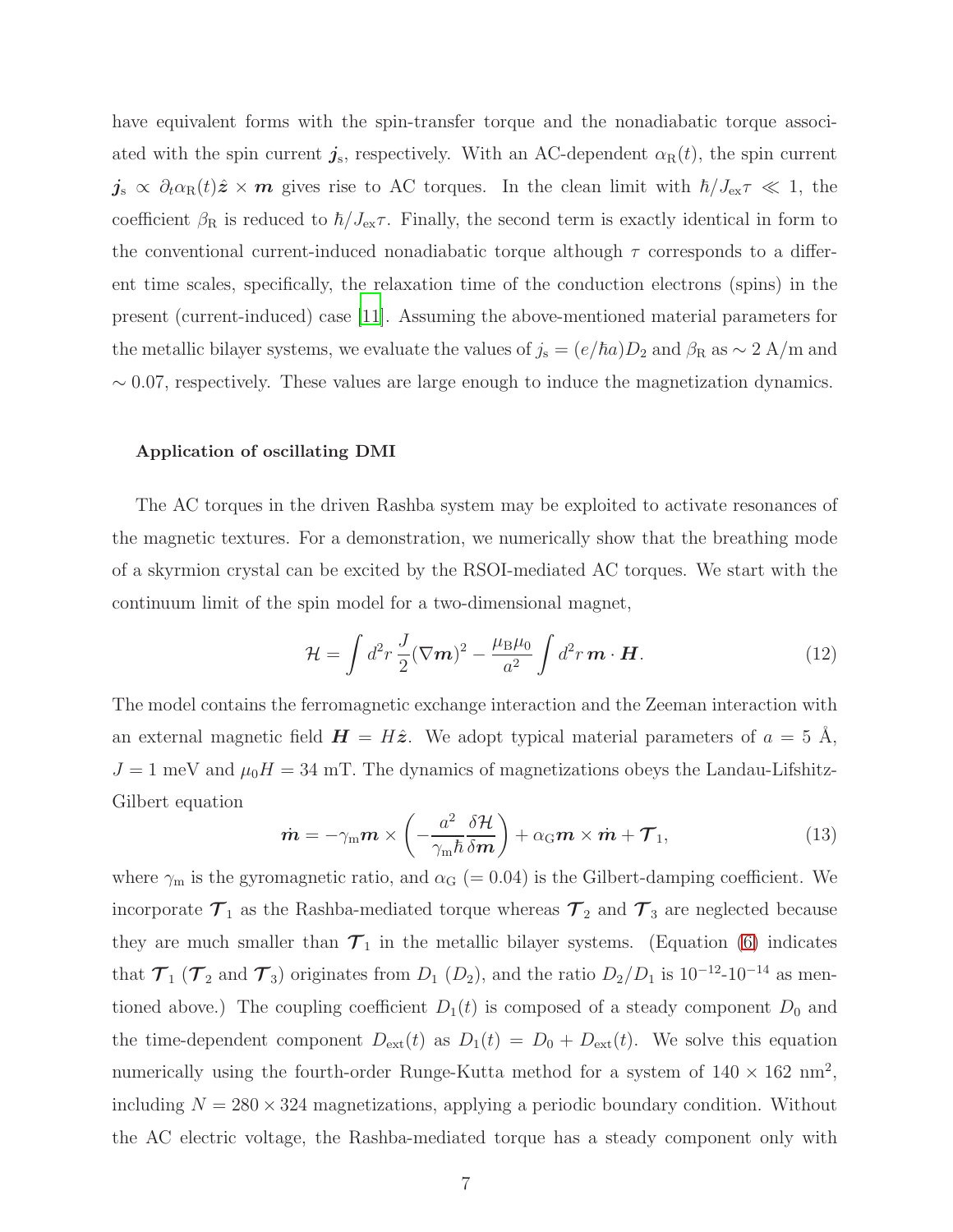$D_1 = D_0 (= 0.09 \text{ meV})$ . In this situation, the torque stabilizes the skyrmion crystal with hexagonally packed Néel-type skyrmions (Fig.  $2(a)$ ) at low temperatures by effectively working as a static DMI, as exemplified by Eq. [\(10\)](#page-5-0).

Next, we simulated the dynamics of this skyrmion crystal in the presence of AC gate voltages by switching on the Rashba-mediated AC torque with  $D_{ext}(t) \neq 0$ . The time evolution of the numerical simulation is performed for every 0.01 ps. We first calculate the dynamical magnetoelectric susceptibility  $\chi(\Omega)$  to identify the resonance frequency of this skyrmion crystal. We trace a time profile of the net magnetization  $\mathbf{M}(t) = (1/Na^2) \int d^2r \, \mathbf{m}(\mathbf{r},t)$ and  $\Delta M(t) = M(t) - M(0)$  after applying a short electric-field pulse by switching on the time-dependent component of the torque  $D_{ext}(t) = 0.05D_0$  for an interval of  $0 \le t \le 1$ . We obtain its spectrum (Fig. [2\(](#page-8-0)b)) by calculating the Fourier transform of  $\Delta M(t)$ . From this spectrum, we find that the skyrmion crystal has a resonance at  $\Omega/2\pi = 1.72$  GHz. Note that the resonance frequency (the time period) of the skyrmion eigenmode is determined by the spin-wave gap which is proportional to  $D_0^2$   $(D_0^{-2})$ .

We then apply a microwave electric field to this skyrmion-hosting magnetic bilayer system by switching on the AC component of the torque  $D_{ext}(t) = 0.05D_0 \sin(\Omega t)$ . We examined both resonance with  $\Omega/2\pi = 1.72$  GHz and off-resonance with  $\Omega/2\pi = 1$  GHz. For the former, we observe a breathing-type mode where all the skyrmions constituting the skyrmion crystal uniformly contracted and expanded periodically (Fig. [2\(](#page-8-0)c)). For the latter, the induced breathing oscillation of the skyrmions is small. We find that the periodically modulated skyrmion diameter is nearly proportional to the time-dependent DMI coefficient. The present simulation demonstrated the electrical activation of a skyrmion resonance. The induced dynamical DMI is also expected to realize the electrical creation of skyrmions [\[48](#page-16-2)– [53\]](#page-16-3). The electrical writing of skyrmions with the RSOI-mediated DMI in the field polarized ferromagnetic state and even the helical state should be established in the future study.

#### Discussion

In summary, we have theoretically derived a precise formula of the spin torque in a time-varying Rashba electron system driven by the AC gate voltage. The obtained formula contains not only the spin-transfer torque but also the  $\beta$ -term torque associated with the AC spin current that is proportional to the time derivative of the RSOI. These AC torques can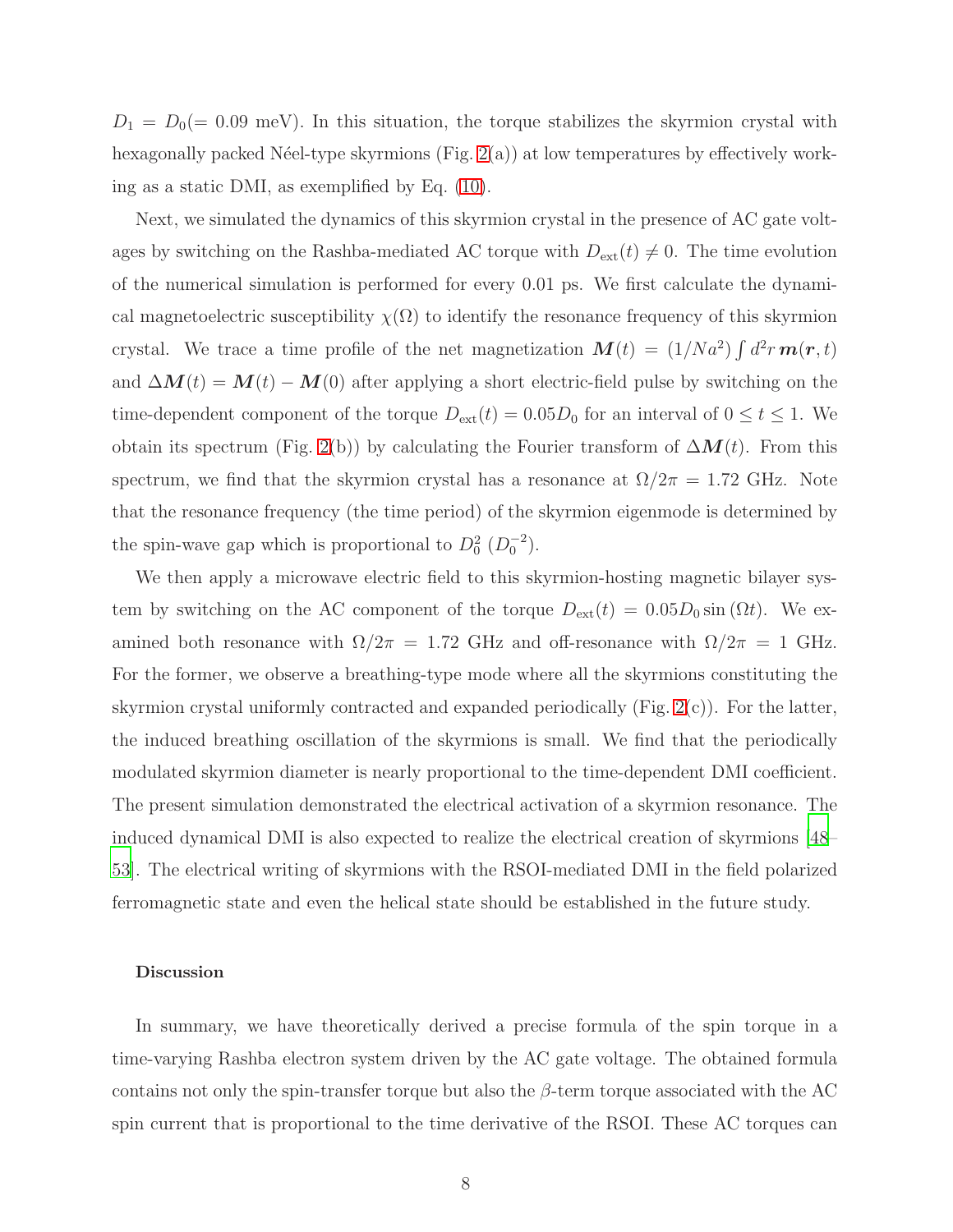

<span id="page-8-0"></span>FIG. 2: Eigenmodes of Néel-type skyrmion crystal activated by an AC DMI. (a) Skyrmion crystal with hexagonally packed N´eel-type skyrmions. In-plane and out-of-plane components of the magnetizations are shown by arrows and color map, respectively. (b) Imaginary part of the dynamical magnetoelectric susceptibility. (c) Snapshots of the electrically activated breathing motion at  $t = 0$ ,  $\pi/2\Omega$ ,  $\pi/\Omega$  and  $3\pi/2\Omega$  for the resonant condition with  $\Omega/2\pi = 1.72$  GHz, and (d) those for an off-resonant condition with  $\Omega/2\pi = 1$  GHz.

excite resonance of magnetic textures through acting as an interfacial AC DMI. Indeed, we have numerically demonstrated that the effective AC DMI can activate the breathing mode of magnetic skyrmions. We have confirmed that not only the crystallized magnetic skyrmions (skyrmion crystal) but also isolated skyrmions in ferromagnets can be excited resonantly by application of a microwave field, which offers a better experimental feasibility because a lot of ferromagnet/heavy-metal bilayer systems turned out to host magnetic skyrmions as topological defects [\[28](#page-14-6), [54](#page-16-4)[–56\]](#page-16-5). Recent theoretical studies revealed that activation of the skyrmion breathing mode under application of a magnetic field inclined from the vertical direction induces translational motion of the skyrmions [\[57](#page-16-6)[–59](#page-16-7)], which provides a means to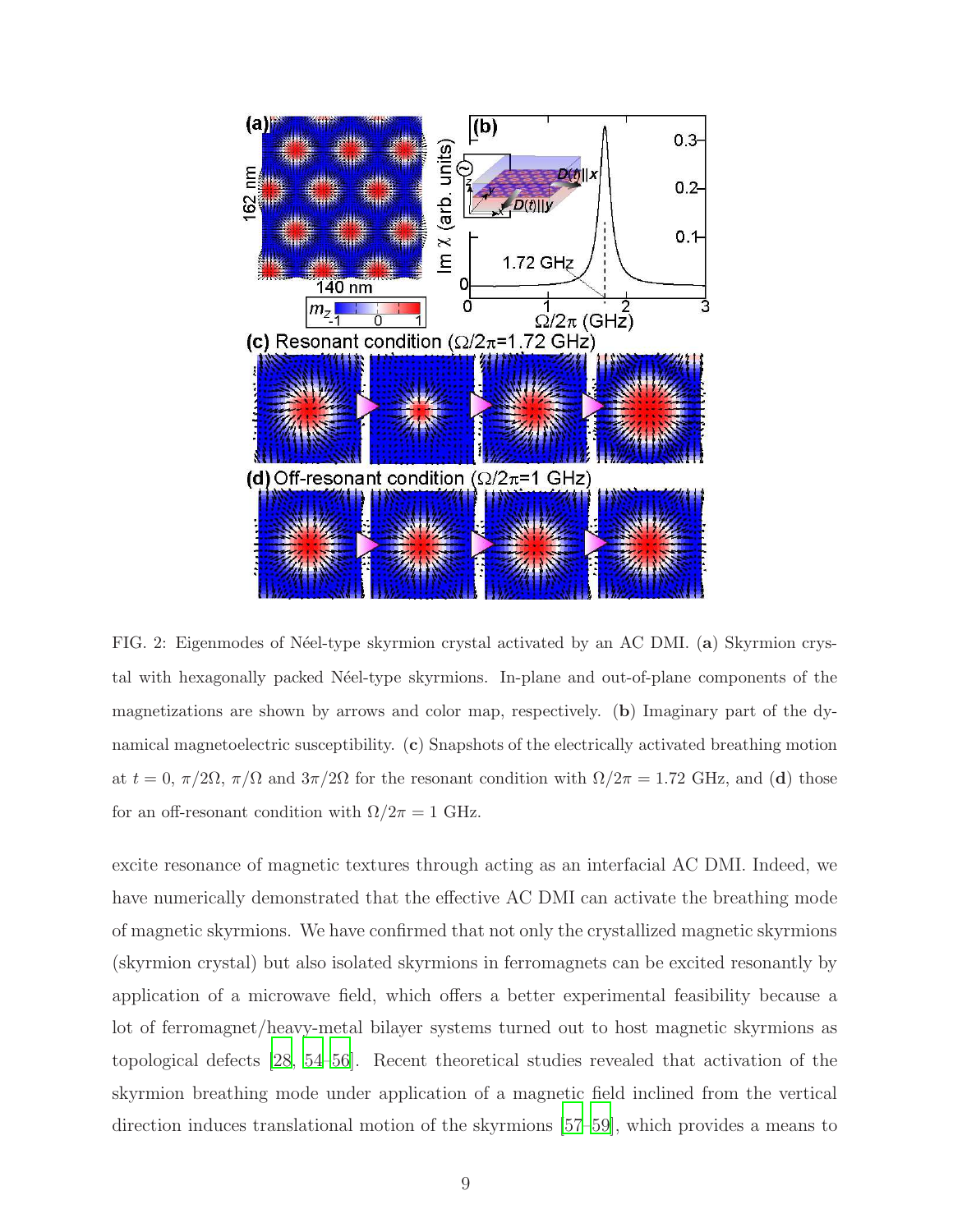drive magnetic skyrmions electrically with a low energy consumption. Our finding provides a promising technique to manipulate noncollinear magnetic textures with a great efficiency that have potential applications in memory, logic, and microwave devices.

There are several types of devices to realize the proposed effects. The devices must have two important features, i.e., (1) an interface that hosts the SOI due to the broken inversion symmetry and (2) insulating nature to prevent the electric-current flow. One possible type of device is a ferromagnet/insulator bilayer system [\[45,](#page-16-0) [46\]](#page-16-1). On the contrary, we proposed another type of device with ferromagnet/heavy-metal bilayer fabricated on an insulating substrate. In the latter system, we expect much stronger SOI because of the heavy-metal layer. In this case, the required insulating nature is taken up by the insulating substrate. The issue which system is appropriate is left for future study. The RSOI is originally very strong in the latter system, but its electric tunability may be low because the applied electric field mainly acts on the heavy-metal/insulator layer but not on the ferromagnet/heavy-metal interface. In addition, due to the short screening length in metal, the electric field decays quickly and may hardly reach the interface that hosts the RSOI. On the other hand, the ferromagnet/insulator bilayer system can originally have a weak RSOI only, but its electric tunability can be large because the applied electric field directly acts on the ferromagnet/insulator interface that hosts the RSOI.

It should be also mentioned that several types of bilayer systems with interfacial DMI have been intensively studied recently, where driven spin torques and generations of skyrmion-type noncollinear magnetic textures using the interfacial DMI have been experimentally demonstrated not only for ferromagnet/heavy-metal systems but also for ferromagnet/transitionmetal-dichalcogenide systems [\[60](#page-17-0)] and ferromagnet/topological-insulator systems [\[61](#page-17-1)]. In the latter two cases, the SOI is much more complicated than the simple Rashba model for the ferromagnet/heavy-metal system considered in the present study [\[62](#page-17-2)], and it is unclear which of many terms emerged at the interfaces of these systems can be modulated by AC gate voltage in reality [\[63\]](#page-17-3). These problems require further investigations, which are left for future researches. In experiments, we need to take care of magnetic anisotropies in the ferromagnetic layer because the stability and the resonance modes of skyrmions are sensitively affected by them [\[64\]](#page-17-4). Our results will provide a firm basis and a good starting point for future experimental and theoretical studies.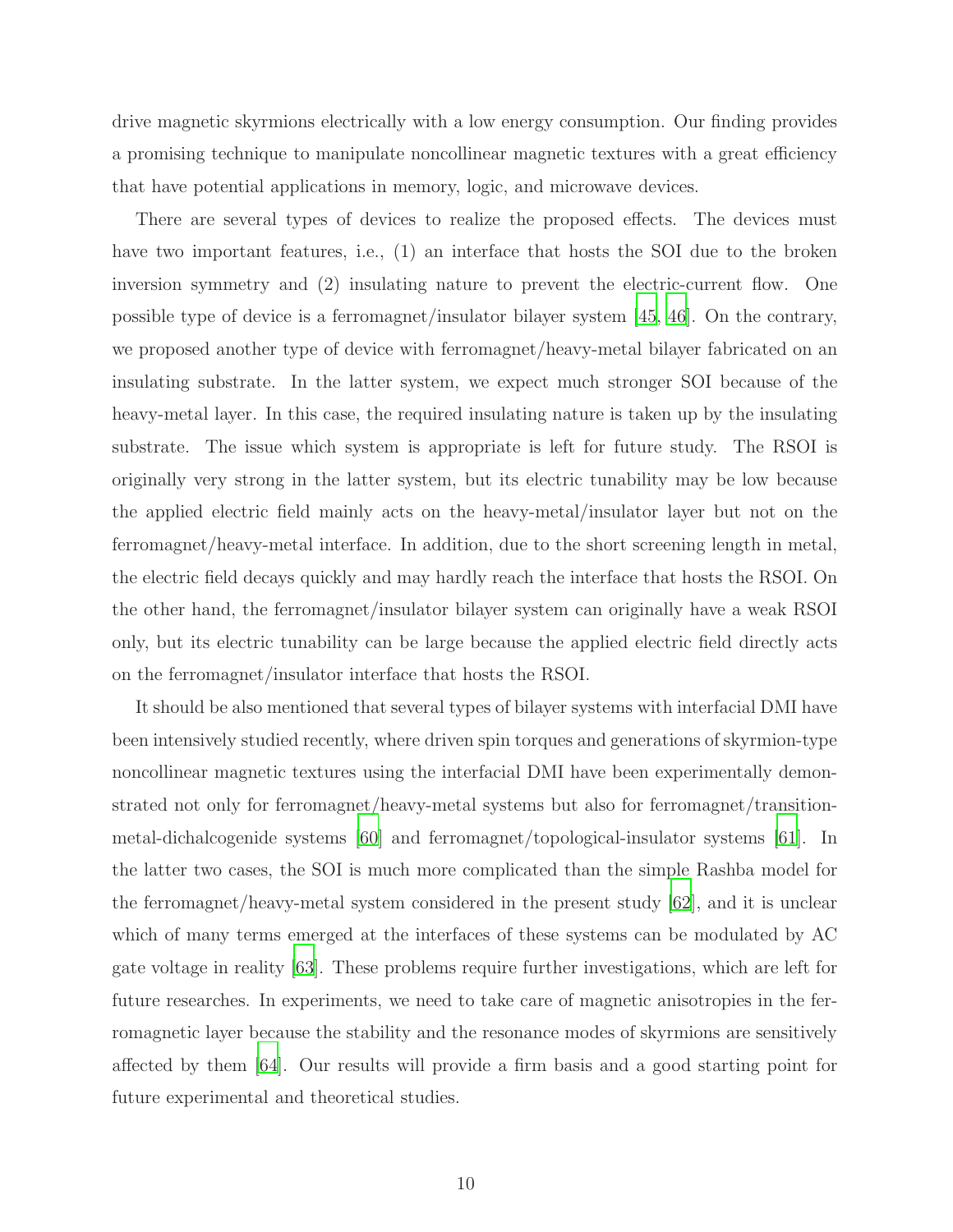#### Methods

#### Diagonalization of exchange interaction

We need to calculate the electron spin density vector  $s$  to obtain the spin torque. However, as the exchange coupling  $J_{\text{ex}}$  is generally large compared with other energy scales such as the kinetic energy and the RSOI, we cannot regard it as a perturbation. Instead, we need to perform a diagonalization of the exchange interaction term [\[11,](#page-13-2) [33\]](#page-15-2). For this purpose, we employ a 2 × 2 unitary matrix  $\hat{U} \equiv \mathbf{n} \cdot \hat{\boldsymbol{\sigma}}$  with  $\mathbf{n} = (\sin (\theta/2) \cos \phi, \sin (\theta/2) \sin \phi, \cos (\theta/2)).$ Here,  $\theta$  and  $\phi$  are the polar and azimuthal angles of the local magnetization vector  $\boldsymbol{m} =$  $(\sin \theta \cos \phi, \sin \theta \sin \phi, \cos \theta)$ . As relation  $\mathbf{m} \cdot \hat{U}^{\dagger} \hat{\sigma} \hat{U} = \hat{\sigma}^z$  holds, the exchange interaction term may be diagonalized using a new operator of the conduction electron  $\Psi$  expressed in the local coordinates rotating along with the spatially modulated magnetization vectors. Hereafter, this coordinate system is referred to as the rotated spin frame. The new operator  $\Psi$  is related to the original operator  $\psi$  defined in the global coordinates via a unitary transformation as  $\psi=\hat{U}\Psi.$  Finally, the total Hamiltonian is rewritten with the  $\Psi$  operators as

$$
H = \frac{1}{2m_e} \int d^2r \left| \left[ \mathbf{p} + e \mathbf{\mathcal{A}}^{\alpha}(\mathbf{r}, t) \hat{\sigma}^{\alpha} \right] \Psi(\mathbf{r}, t) \right|^2 - \varepsilon_{\rm F} \int d^2r \, \Psi^{\dagger}(\mathbf{r}, t) \Psi(\mathbf{r}, t) + J_{\rm ex} \int d^2r \, \Psi^{\dagger}(\mathbf{r}, t) \hat{\sigma}^z \Psi(\mathbf{r}, t) -\frac{m_{\rm e} \alpha_{\rm R}^2(t)}{\hbar^2} \int d^2r \, \Psi^{\dagger}(\mathbf{r}, t) \Psi(\mathbf{r}, t) + \int d^2r \, v_{\rm imp}(\mathbf{r}) \Psi^{\dagger}(\mathbf{r}, t) \Psi(\mathbf{r}, t),
$$

where  $-e$  (< 0) is the electron charge. The non-Abelian gauge potential A appears as a by-product of the diagonalization of the exchange interaction. This gauge potential contains two contributions [\[33](#page-15-2)], denoted  $A = \mathcal{A}^{(ex)} + \mathcal{A}^{(so)}$ . The first term  $\mathcal{A}^{(ex)}$  is a gauge potential originating from the spatial variation of the magnetization structure whereas the second term  $A^{(so)}$  comes from the RSOI. Each gauge potential is defined as

$$
\begin{split} \mathcal{A}_{\mu}^{(\mathrm{ex})\alpha}\hat{\sigma}^{\alpha} & \equiv -\frac{i\hbar}{e}\hat{U}^{\dagger}\nabla_{\mu}\hat{U} = \frac{\hbar}{e}(\boldsymbol{n}\times\nabla_{\mu}\boldsymbol{n})^{\alpha}\hat{\sigma}^{\alpha}, \\ \mathcal{A}_{\mu}^{(\mathrm{so})\alpha}\hat{\sigma}^{\alpha} & \equiv -\frac{m_{\mathrm{e}}\alpha_{\mathrm{R}}}{e\hbar}\epsilon_{\mu\beta z}\hat{U}^{\dagger}\hat{\sigma}^{\beta}\hat{U} = -\frac{m_{\mathrm{e}}\alpha_{\mathrm{R}}}{e\hbar}\epsilon_{\mu\beta z}\mathcal{R}^{\alpha\beta}\hat{\sigma}^{\alpha}, \end{split}
$$

with  $\mathcal{R}^{\alpha\beta}\hat{\sigma}^{\alpha} \equiv \hat{U}^{\dagger}\hat{\sigma}^{\beta}\hat{U} = (2n^{\alpha}n^{\beta} - \delta_{\alpha\beta})\hat{\sigma}^{\alpha}$ . Here  $\mathcal{R}^{\alpha\beta}$  is an element of a 3 × 3 orthogonal matrix. The symbols  $\delta_{\alpha\beta}$  and  $\epsilon_{\alpha\beta\gamma}$  denote the Kronecker delta and the Levi-Civita antisymmetric tensor, respectively. In the rotated spin frame, the Ψ-electron spin density is given by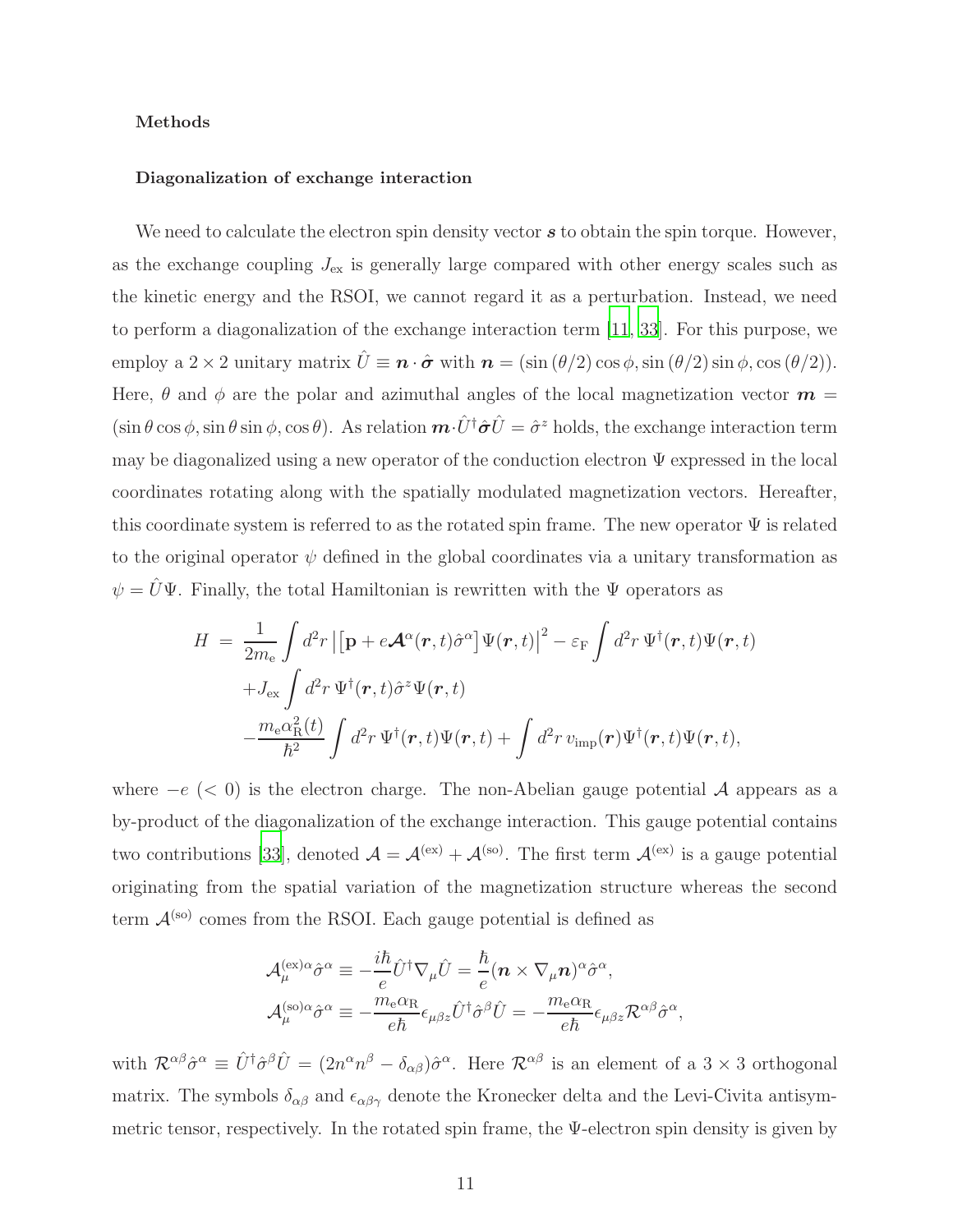$S^{\alpha} = \langle \Psi^{\dagger} \hat{\sigma}^{\alpha} \Psi \rangle$ . The spin density S in the rotated spin frame is related to the spin density s in the original frame via  $\mathcal R$  as  $s^{\alpha} = \mathcal R^{\alpha\beta} S^{\beta}$ . Therefore, the spin torque  $\mathcal T$  is rewritten using  $S^{\pm} = S^x \pm iS^y,$ 

$$
\mathcal{T}^{\alpha} = \frac{J_{\text{ex}} a^2}{2\hbar} \epsilon_{\alpha\beta\gamma} m^{\beta} \sum_{\sigma=\pm} (\mathcal{R}^{\gamma x} - i\sigma \mathcal{R}^{\gamma y}) S^{\sigma}.
$$

In the calculation, we consider the impurity potential given by

$$
v_{\rm imp}({\bm r}) = u_{\rm imp} \sum_i \delta({\bm r} - {\bm R}_i),
$$

where  $u_{\text{imp}}$  denotes the strength of impurity scattering,  $\boldsymbol{R}_i$  the positions of the impurities, and  $\delta(\mathbf{r})$  the Dirac delta function. When we take an average over the impurity positions as

$$
\overline{v_{\rm imp}(\boldsymbol{r})} = 0,
$$
  

$$
\overline{v_{\rm imp}(\boldsymbol{r})v_{\rm imp}(\boldsymbol{r}')} = n_{\rm imp}u_{\rm imp}^2\delta(\boldsymbol{r} - \boldsymbol{r}')
$$

the relaxation time of electrons is given by  $\tau = \hbar/2\pi\nu_e n_{\rm imp} u_{\rm imp}^2$  in the first Born approximation. Here,  $n_{\text{imp}}$  denotes the concentration of impurities and  $\nu_e = m_e/2\pi\hbar^2$  the density of state.

#### Calculation of spin torque arising from AC RSOI

The  $\Psi$ -electron spin density  $S^{\pm}$  is written in terms of the path-ordered Green function

$$
S^{\pm}(\boldsymbol{r},t) = -i\hbar \text{Tr} \left[ \hat{\sigma}^{\pm} \hat{G}^{<}(\boldsymbol{r},t;\boldsymbol{r},t) \right],
$$

where  $\hat{\sigma}^{\pm} = \hat{\sigma}^x \pm i \hat{\sigma}^y$  and Tr signifies the trace over the spin indices. The lesser component of the path-ordered Green function [\[47](#page-16-8)] is represented by  $\hat{G}^{<}(\mathbf{r},t;\mathbf{r}',t')$  =  $(i/\hbar)\langle\Psi^{\dagger}(\mathbf{r}',t')\Psi(\mathbf{r},t)\rangle$ . In the present system, the Dyson equation is given as

$$
\hat{G}(\mathbf{r},t;\mathbf{r}',t') = \hat{g}(\mathbf{r}-\mathbf{r}',t-t') + \int_C dt'' \int d^2 r'' \hat{g}(\mathbf{r}-\mathbf{r}'',t-t'') \hat{V}(\mathbf{r}'',t'') \hat{G}(\mathbf{r}'',t'';\mathbf{r}',t'),
$$

where C denotes the Keldysh contour and  $\hat{V}$  is defined as

$$
\hat{V}(\mathbf{r}^{\prime\prime},t^{\prime\prime}) = -\frac{ie\hbar}{2m_{\rm e}} \left[ \frac{\partial}{\partial r_{\mu}^{\prime\prime}} \mathcal{A}_{\mu}^{\alpha}(\mathbf{r}^{\prime\prime},t^{\prime\prime}) + \mathcal{A}_{\mu}^{\alpha}(\mathbf{r}^{\prime\prime},t^{\prime\prime}) \frac{\partial}{\partial r_{\mu}^{\prime\prime}} \right] \hat{\sigma}^{\alpha} \n+ \frac{e^{2}}{2m_{\rm e}} \mathcal{A}_{\mu}^{\alpha}(\mathbf{r}^{\prime\prime},t^{\prime\prime}) \mathcal{A}_{\mu}^{\alpha}(\mathbf{r}^{\prime\prime},t^{\prime\prime}) \hat{1} - \frac{m_{\rm e}}{\hbar^{2}} \alpha_{\rm R}^{2}(t^{\prime\prime}) \hat{1} + v_{\rm imp}(\mathbf{r}^{\prime\prime}) \hat{1}.
$$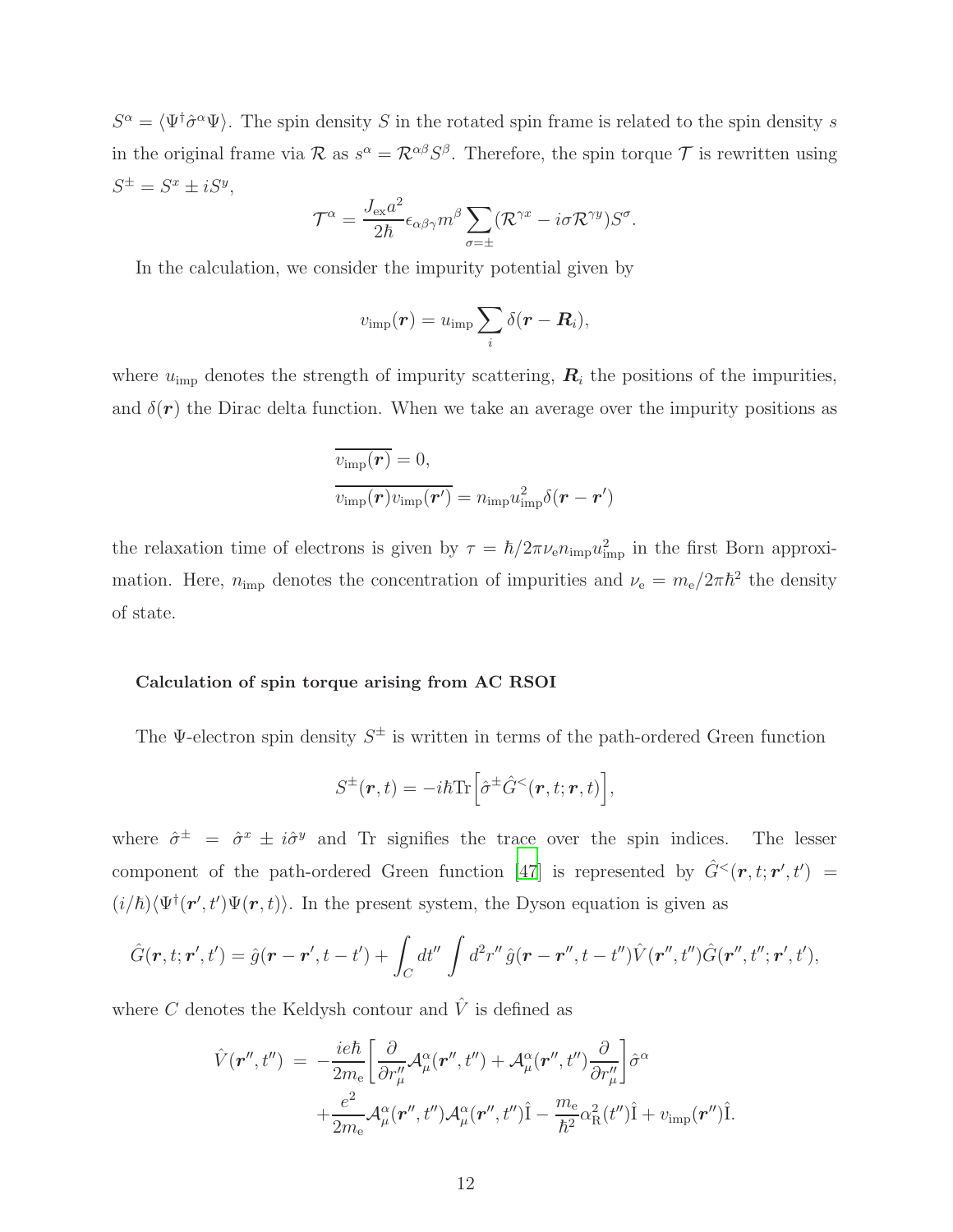Here  $\hat{g}$  denotes the noninteracting Green function given in the Fourier space as  $\hat{g}_{\mathbf{k},\omega}$  =  $(1/2)\sum_{\sigma=\pm}(\hat{I} + \sigma\hat{\sigma}^z)g_{\mathbf{k},\omega,\sigma}$  where  $\hat{I}$  is the identity matrix. The superscript symbol < represents the relation  $\left[\int_C dt'' \hat{G}_1(t,t'')\hat{G}_2(t'',t')\right]^{\lt} = \int_{-\infty}^{\infty} dt'' \left[\hat{G}_1^{\rm r}(t,t'')\hat{G}_2^{\lt}(t'',t')\right] +$  $\hat{G}_1^<(t,t'')\hat{G}_2^{\mathbf{a}}(t'',t')]$  [\[47\]](#page-16-8). The retarded, advanced, and lesser Green functions  $(g^{\mathbf{r}}, g^{\mathbf{a}})$  and g<sup><</sup>) are mutually related by  $g_{\mathbf{k},\omega,\sigma}^{\langle} = f_{\omega}(g_{\mathbf{k},\omega,\sigma}^{\alpha} - g_{\mathbf{k},\omega,\sigma}^{\mathrm{r}})$  where  $f_{\omega}$  is the Fermi distribution function. The retarded (advanced) Green function is defined as  $g_{\bm{k},\omega,\sigma}^{\rm r} = (g_{\bm{k},\omega,\sigma}^{\rm a})^*$  $1/(\hbar\omega - \varepsilon_{\bf k} + \varepsilon_{F\sigma} + i\eta)$  where  $\varepsilon_{\bf k} = \hbar^2 k^2 / 2m_e$  and  $\varepsilon_{F\sigma} = \varepsilon_F - \sigma J_{\rm ex}$ . The spin density  $S^{\pm}$ can be obtained by iteration of this equation. The dominant contributions are given by the first-order perturbation expansions in  $\mathcal{A}^{(so)}$  and up to first order in  $\mathcal{A}^{(ex)}$ . After some algebra, this equation is reduced to (see Supplementary Materials for details)

$$
S^{\pm} = -\frac{2e}{\hbar J_{\text{ex}}a} \Big[ D_1 - (1 \mp i\beta_{\text{R}}) D_2 \Big] \Big( \boldsymbol{m} \times \boldsymbol{\mathcal{A}}^{(\text{ex})\pm} \Big)_z,
$$

where  $\mathcal{A}^{(ex)\pm} = \mathcal{A}^{(ex)x} \pm i \mathcal{A}^{(ex)y}$ . Substituting this result into the definition of the spin torque and using the relations  $\sum_{\sigma=\pm} (\mathcal{R}^{\alpha x} - i\sigma \mathcal{R}^{\alpha y}) \mathcal{A}_{\mu}^{(\text{ex})\sigma} = -(\hbar/e)(\boldsymbol{m} \times \nabla_{\mu} \boldsymbol{m})^{\alpha}$  and  $\sum_{\sigma=\pm} (\mathcal{R}^{\alpha x} - i\sigma \mathcal{R}^{\alpha y}) \mathcal{A}_{\mu}^{(\text{ex})\sigma}$  $i\sigma \mathcal{R}^{\alpha y}$ ) $i\sigma \mathcal{A}_{\mu}^{(\text{ex})\sigma} = (\hbar/e)\nabla_{\mu}m^{\alpha}$ , we thus have obtained the result given in Eqs. [\(6-](#page-4-1)[9\)](#page-4-2).

#### Note on the Numerical Simulations

Our numerical simulation with the LLG equation corresponds to the micromagnetic simulation based on the continuum spin model with the exchange stiffness  $A = 4.0 \times 10^{-14}$ [Jm<sup>-1</sup>], the continuum DM parameter  $B = 1.44 \times 10^{-5}$  [Jm<sup>-2</sup>], the magnetic field  $\mu_0 H_z = 34$ mT, and the saturation magnetization  $M_s = 3.5 \times 10^4$  [Am<sup>-1</sup>] for a system size of 140 nm  $\times$  162 nm  $\times$  2 nm. This simulation can be performed with commercial or free softwares such as OOMMF and mumax. In the present study, the continuum spin model is mapped to the lattice spin model by dividing the continuum space into identical rectangular cells. More concretely, dividing the continuum space into identical rectangular cells of  $0.5 \text{ nm} \times 0.5$  $nm \times 2$  nm, we obtain the lattice spin model with the normalized magnetization vectors  $m_i$ where the exchange coupling  $J=1$  meV, the DM parameter  $D_0/J=0.09$ , and the magnetic field  $\mu_{\rm B}\mu_0H_z/J=0.004$ .

<span id="page-12-0"></span><sup>[1]</sup> Ohno, H. Making nonmagnetic semiconductors ferromagnetic. *Science* 281, 951 (1998).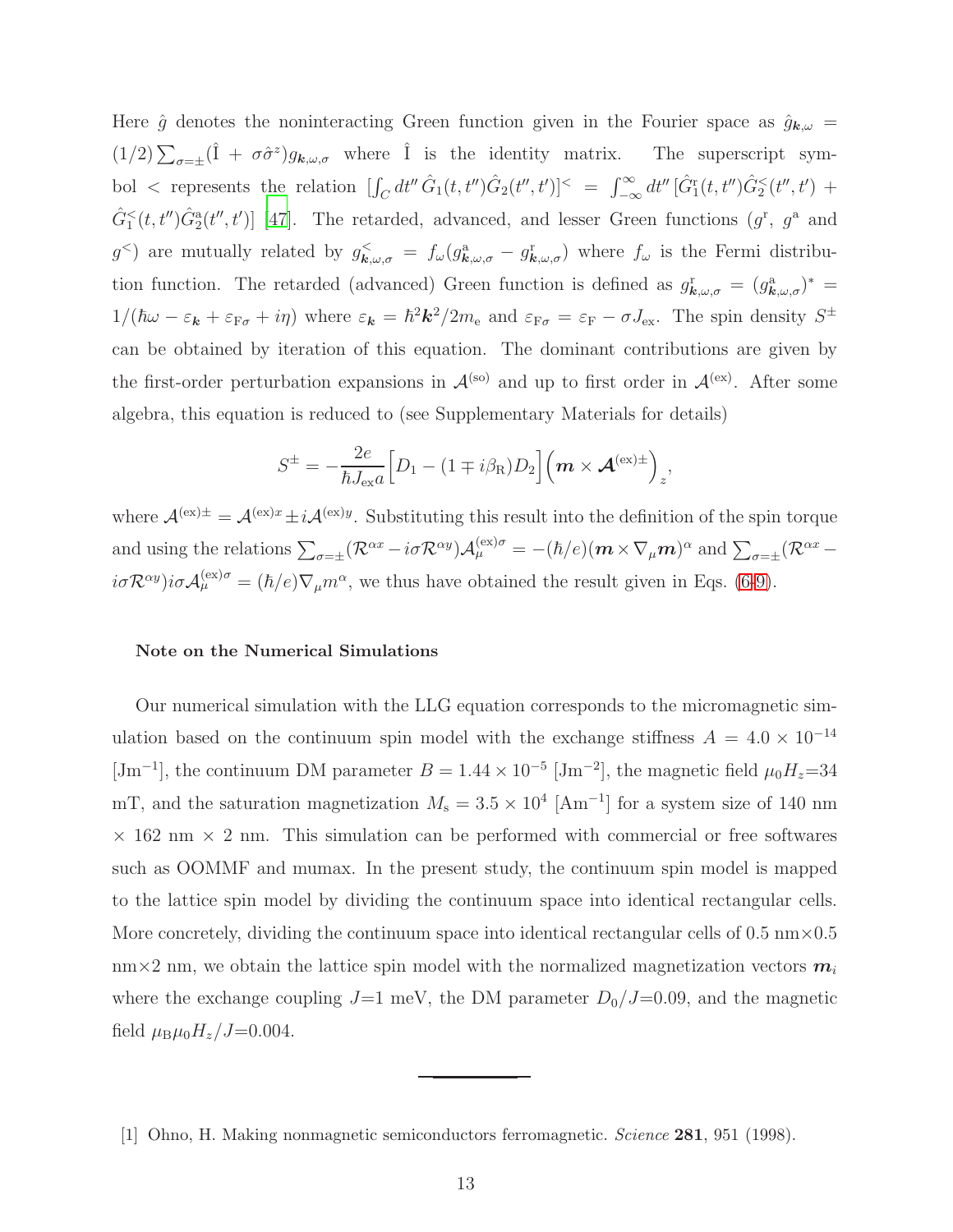- [2] Wolf, S. A., Awschalom, D. D., Buhrman, R. A., Daughton, J. M., von Molnár, S., Roukes, M. L., Chtchelkanova, A. Y. & Treger, D. M. Spintronics: a spin-based electronics vision for the future. *Science* 294, 1488 (2001).
- [3] Zutić, I., Fabian, J. & Das Sarma, S. Spintronics: fundamentals and applications. *Rev. Mod. Phys.* 76, 323 (2004).
- [4] Chappert, C., Fert, A. & Van Dau, F. N. The emergence of spin electronics in data storage. *Nat. Mater.* 6, 813 (2007).
- <span id="page-13-5"></span>[5] Manchon, A., Koo, H. C., Nitta, J., Frolov, S. M., & Duine, R. A. New perspectives for Rashba spin-orbit coupling. *Nat. Mat.* 14, 871 (2015).
- [6] Endoh, T., & Honjo, H. A recent progress of spintronics devices for integrated circuit applications. J. Low Power Electron. Appl. 8, 44 (2018).
- [7] Jungwirth, T., Sinova, J., Manchon, A., Marti, X., Wunderlich, J., & Felser, C. The multiple directions of antiferromagnetic spintronics. Nat. Phys. 14, 200 (2018).
- <span id="page-13-0"></span>[8] Baltz, V., Manchon, A., Tsoi, M., Moriyama, T., Ono, T., & Tserkovnyak, Y. Antiferromagnetic spintronics. Rev. Mod. Phys. 90, 015005 (2018).
- <span id="page-13-1"></span>[9] Slonczewski, J. C. Current-driven excitation of magnetic multilayers. *J. Magn. Magn. Mater.* 159, L1 (1996).
- [10] Berger, L. Emission of spin waves by a magnetic multilayer traversed by a current. *Phys. Rev. B* 54, 9353 (1996).
- <span id="page-13-2"></span>[11] Tatara, G., Kohno, H. & Shibata, J. Microscopic approach to current-driven domain wall dynamics. *Phys. Rep.* 468, 213 (2008).
- [12] Zhang, S. & Li, Z. Roles of nonequilibrium conduction electrons on the magnetization dynamics of ferromagnets. *Phys. Rev. Lett.* 93, 127204 (2004)
- <span id="page-13-3"></span>[13] Thiaville, A., Nakatani, Y., Miltat, J. & Suzuki, Y. Micromagnetic understanding of currentdriven domain wall motion in patterned nanowires. *Eyrophys. Lett.* 69, 990 (2005).
- <span id="page-13-4"></span>[14] Kläui, M., Vaz, C. A. F., Bland, J. A. C., Wernsdofer, W., Faini, G., Cambril, E. & Heyderman, L. J. Domain wall motion induced by spin polarized currents in ferromagnetic ring structures. *Appl. Phys. Lett.* 83, 105 (2003).
- [15] Tsoi, M., Fontana, R. E. & Parkin, S. S. P. Magnetic domain wall motion triggered by an electric current. *Appl. Phys. Lett.* 83, 2617 (2003).
- [16] Yamaguchi, A., Ono, T., Nasu, S., Miyake, K., Mibu, K. & Shinjo, T. Real-space observation of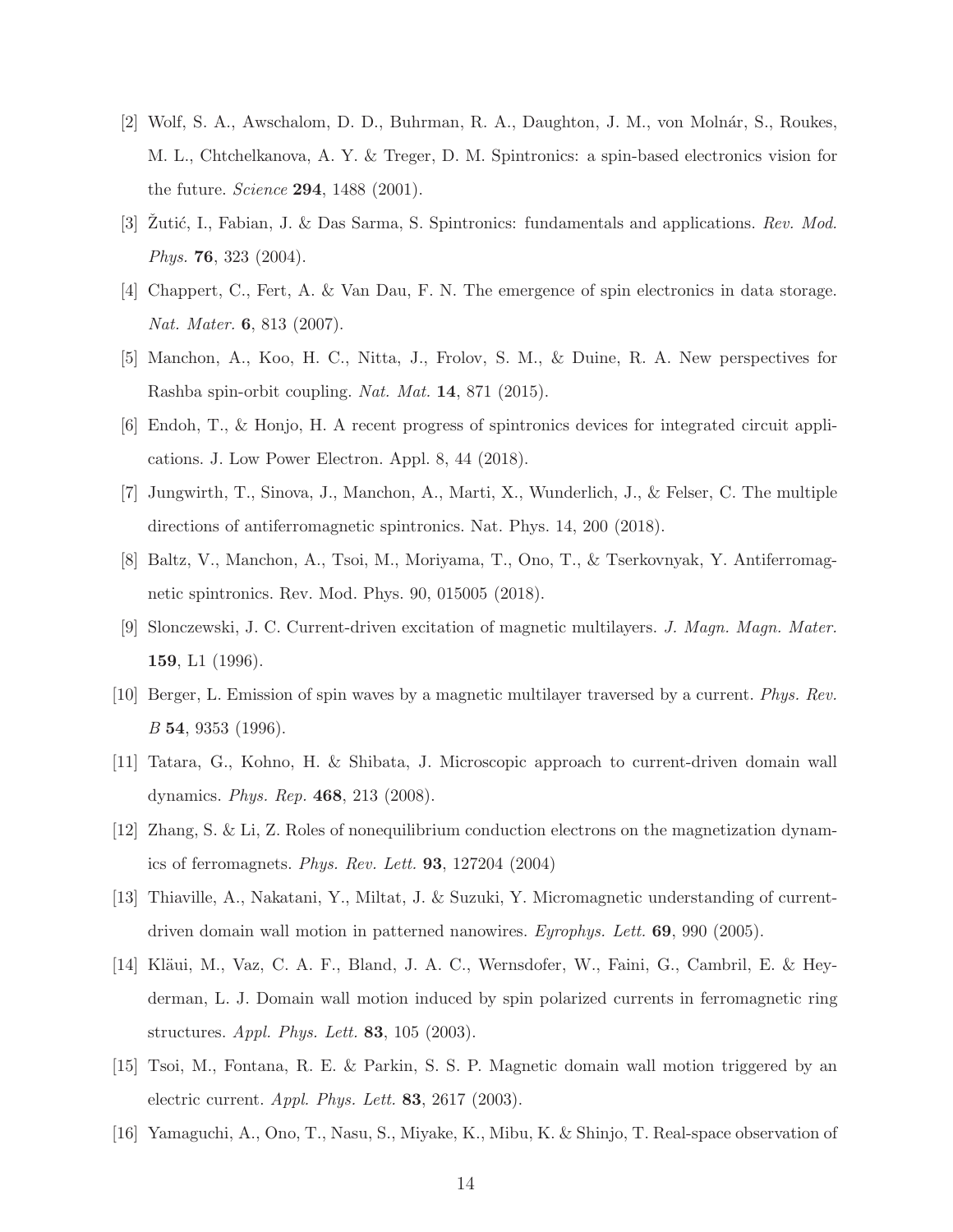current-driven domain wall motion in submicron magnetic wires. *Phys. Rev. Lett.* 92, 077205  $(2004).$ 

- <span id="page-14-0"></span>[17] Yamanouchi, M., Chiba, D., Matsukura, F. & Ohno, H. Current-induced domain-wall switching in a ferromagnetic semiconductor structure. *Nature* 428, 539 (2004).
- <span id="page-14-1"></span>[18] Rashba, E. I. Properties of semiconductors with an extremum loop. 1. Cyclotron and combinational resonance in a magnetic field perpendicular to the plane of the loop. *Sov. Phys. Solid State* 2, 1109 (1960).
- <span id="page-14-5"></span>[19] Nitta, J., Akazaki, T., Takayanagi, H. & Enoki, T. Gate control of spin-orbit interaction in an inverted  $\text{In}_{0.53}\text{Ga}_{0.47}\text{As}/\text{In}_{0.52}\text{Al}_{0.48}\text{As heterostructure}$ . *Phys. Rev. Lett.* **78**, 1335 (1997).
- [20] Ast, C. R., Henk, J., Ernst, A., Moreschini, L., Falub, M. C., Pacil'e, D., Bruno, P. Kern, K. & Grioni, M. Giant spin splitting through surface alloying. *Phys. Rev. Lett.* 98, 186807 (2007)
- <span id="page-14-2"></span>[21] Nakagawa, T., Ohgami, O., Saito, Y., Okuyama, H., Nishijima, M. & Aruga, T. Transition between tetramer and monomer phases driven by vacancy configuration entropy on  $Bi/Ag(001)$ . *Phys. Rev. B* 75, 155409 (2007).
- <span id="page-14-3"></span>[22] Obata, K. & Tatara, G. Current-induced domain wall motion in Rashba spin-orbit system. *Phys. Rev. B* 77, 214429 (2008).
- [23] Manchon, A. & Zhang, S. Theory of nonequilibrium intrinsic spin torque in a single nanomagnet. *Phys. Rev. B* 78, 212405 (2008).
- [24] Manchon, A. & Zhang, S. Theory of spin torque due to spin-orbit coupling. *Phys. Rev. B* 79, 094422 (2009).
- [25] Kim, K.-W., Seo, S.-M., Ryu, J., Lee, K.-J. & Lee, H.-W. Magnetization dynamics induced by in-plane currents in ultrathin magnetic nanostructures with Rashba spin-orbit coupling. *Phys. Rev. B* **85**, 180404(R) (2012).
- [26] Miron, I. M., Gaudin, G., Auffret, S., Rodmacq, B., Schuhl, A., Pizzini, S., Vogel, J. & Gambardella, P. Current-driven spin torque induced by the Rashba effect in a ferromagnetic metal layer. *Nat. Mater.* 9, 230 (2010).
- <span id="page-14-4"></span>[27] Miron, I. M., Moore, T., Szambolics, H., Buda-Prejbeanu, L. D., Auffret, S., Rodmacq, B., Pizzini, A., Vogal, J., Bonfim, M., Schuhl, A. & Gaudin, G. Fast current-induced domain-wall motion controlled by the Rashba effect. *Nat. Mater.* 10, 419 (2011).
- <span id="page-14-6"></span>[28] Fert, A., Cros, V. & Sampaio, J. Skyrmions on the track. *Nat. Nanotech.* 8, 152 (2013).
- <span id="page-14-7"></span>[29] Soumyanarayanan, A., Reyren, N., Fert, A. & Panagopoulos, C. Emergent phenomena induced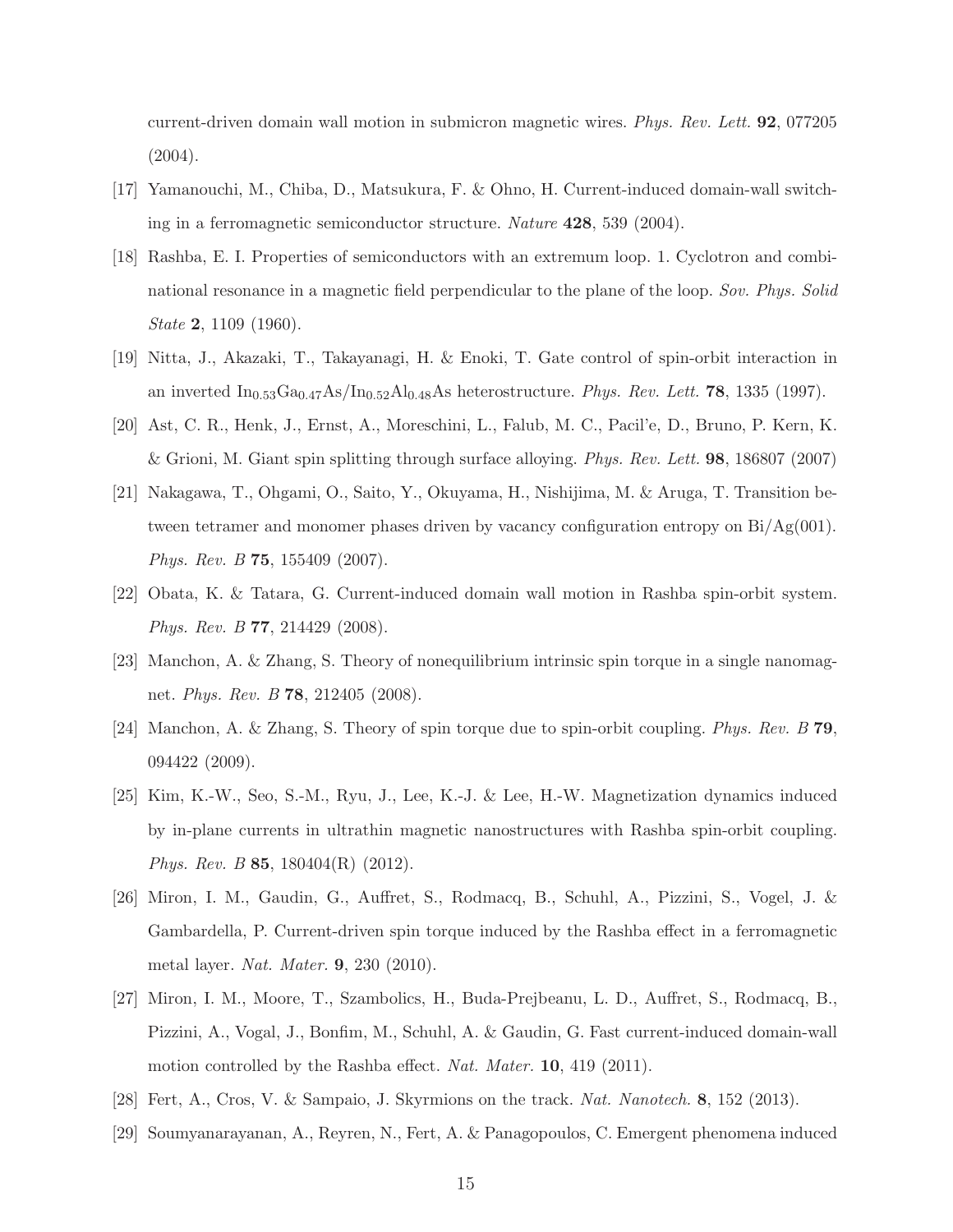by spin-orbit coupling at surfaces and interfaces. *Nature* 539, 509 (2016).

- <span id="page-15-0"></span>[30] Mal'shukov, A. G., Tang, C. S., Chu, C. S. & Chao, K. A. Spin-current generation and detection in the presence of an ac gate. *Phys. Rev. B* 68, 233307 (2003).
- [31] Zhang, S.-f. & Zhu, W. The limit spin current in a time-dependent Rashba spin-orbit coupling system. *J. Phys.: Condens. Matter* 25, 075302 (2013).
- <span id="page-15-1"></span>[32] Ho, C. S., Jalil, M. B. A. & Tan, S. G. Spin force and the generation of sustained spin current in time-dependent Rashba and Dresselhaus systems. *J. Appl. Phys.* 115, 183705 (2014).
- <span id="page-15-2"></span>[33] Ho, C. S., Jalil, M. B. A. & Tan, S. G. Gate-control of spin-motive force and spin-torque in Rashba SOC system. *New J. Phys.* 17, 123005 (2015).
- <span id="page-15-3"></span>[34] Ando, K., Takahashi, S., Harii, K., Sasage, K., Ieda, J., Maekawa, S., & Saitoh, E. Electric manipulation of spin relaxation using the spin Hall effect. *Phys. Rev. Lett.* 101, 036601 (2008).
- [35] Emori, S., Bauer, U., Ahn, S.-M., Martinez, E., & Beach, G. S. D. Current-driven dynamics of chiral ferromagnetic domain walls. *Nat. Mat.* 12, 611 (2013).
- <span id="page-15-4"></span>[36] Ryu, K.-S., Thomas, L., Yang, S.-H., & Parkin, S. Chiral spin torque at magnetic domain walls. *Nat. Nanotech.* 8, 527 (2013).
- <span id="page-15-5"></span>[37] Tatara, G. & Entel, P. Calculation of current-induced torque from spin continuity equation. *Phys. Rev. B* 78, 064429 (2008).
- <span id="page-15-6"></span>[38] Mochizuki, M. Spin-wave modes and their intense excitation effects in skyrmion crystals. *Phys. Rev. Lett.* 108, 017601 (2012).
- <span id="page-15-7"></span>[39] Onose, Y., Okamura, Y., Seki, S., Ishiwata, S. & Tokura, Y. Observation of magnetic excitations of skyrmion crystal in a helimagnetic insulator Cu<sub>2</sub>OSeO<sub>3</sub>. *Phys. Rev. Lett.* **109**, 037603 (2012).
- <span id="page-15-8"></span>[40] Ado, I. A., Qaiumzadeh, A., Duine, R. A., Brataas, A. & Titov, M. Asymmetric and symmetric exchange in a generalized 2D Rashba ferromagnet. *Phys. Rev. Lett.* 121, 086802 (2018).
- <span id="page-15-9"></span>[41] Dzyaloshinskii, I. E. Thermodynamics theory of "weak" ferromagnetism in antiferromagnetic substances. *Sov. Phys. JETP* 5, 1259 (1957).
- <span id="page-15-10"></span>[42] Moriya, T. Anisotropic superexchange interaction and weak ferromegnetism. *Phys. Rev.* 120, 91 (1960).
- <span id="page-15-11"></span>[43] Kim, K.-W., Lee, H.-W., Lee, K.-J. & Stiles, M. D. Chirality from interfacial spin-orbit coupling effects in magnetic bilayers. *Phys. Rev. Lett.* 111, 216601 (2013).
- <span id="page-15-12"></span>[44] Kikuchi, T., Koretsune, T., Arita, R. & Tatara, G. Dzyaloshinskii-Moriya interaction as a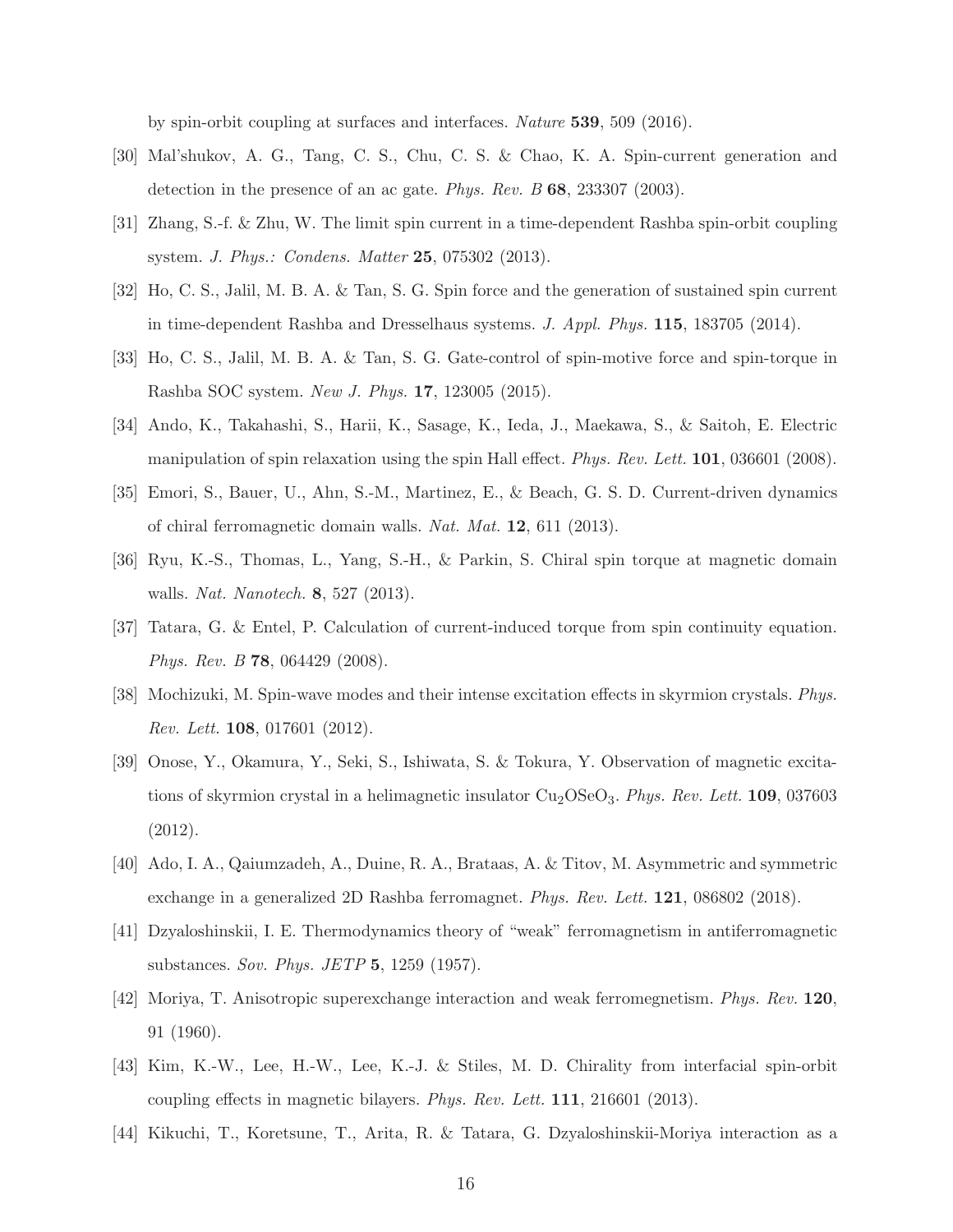consequence of a Doppler shift due to spin-orbit induced intrinsic spin current. *Phys. Rev. Lett.* 116, 247201 (2016).

- <span id="page-16-0"></span>[45] Nawaoka, K., Miwa, S., Shiota, Y., Mizuochi, N. & Suzuki, Y. Voltage induction of interfacial Dzyaloshinskii-Moriya interaction in Au/Fe/MgO artificial multilayer. *Appl. Phys. Express* 8, 063004 (2015).
- <span id="page-16-1"></span>[46] Srivastava, T. *et al.* Large-voltage tuning of Dzyaloshinskii-Moriya interactinos: a route toward dynamic control of skyrmion chirality. *Nano Lett*. 18, 4871 (2018).
- <span id="page-16-8"></span>[47] Haug, H. & Jauho, A. P. *Quantum Kinetics in Transport and Optics of Semiconductors* (Springer, 2007).
- <span id="page-16-2"></span>[48] Mochizuki, M., & Watanabe, Y. Writing a skyrmion on multiferroic materials. *Appl. Phys. Lett.* 107, 082409 (2015).
- [49] Mochizuki, M., Creation of skyrmions by electric field on chiral lattice magnetic insulators. *Adv. Electron. Mater.* 2, 1500180 (2016).
- [50] Schott, M. *et al.* The skyrmion switch: Turning magnetic skyrmion bubbles on and off with an electric field. *Nano Lett.* 17, 3006 (2017).
- [51] Huang, P. *et al.* In situ electric field skyrmion creation in magnetoelectric Cu2OSeO3. *Nano Lett.* 18, 5167 (2018).
- [52] Kruchkov, A. J. *et al.* Direct E field control of the skyrmion phase in a magnetoelectric insulator. *Sci. Rep.* 8, 10466 (2018).
- <span id="page-16-3"></span>[53] Wang, L. *et al.* Ferroelectrically tunable magnetic skyrmions in ultrathin oxide heterostructures. *Nat. Mat.* 17, 1087 (2018).
- <span id="page-16-4"></span>[54] Woo, S. *et al.* Observation of room-temperature magnetic skyrmions and their current-driven dynamics in ultrathin metallic ferromagnets. *Nat. Mater.* 15, 501 (2016).
- [55] Yu, G. *et al.* Room-Temperature Skyrmion Shift Device for Memory Application. *Nano Lett.* 17, 261 (2017).
- <span id="page-16-5"></span>[56] Jiang, W. *et al.* Blowing magnetic skyrmion bubbles. *Science* 349, 283 (2015).
- <span id="page-16-6"></span>[57] Wang, W., Beg, M., Zhang, B., Kuch, W. & Fangohr, H. Driving magnetic skyrmions with microwave fields. *Phys. Rev.* B 92, 020403(R) (2015).
- [58] Takeuchi, A. & Mochizuki, M. Selective activation of an isolated magnetic skyrmion in a ferromagnet with microwave electric fields. *Appl. Phys. Lett.* 113, 072404 (2018).
- <span id="page-16-7"></span>[59] Ikka, M., Takeuchi, A. & Mochizuki, M. Resonance modes and microwave-driven translational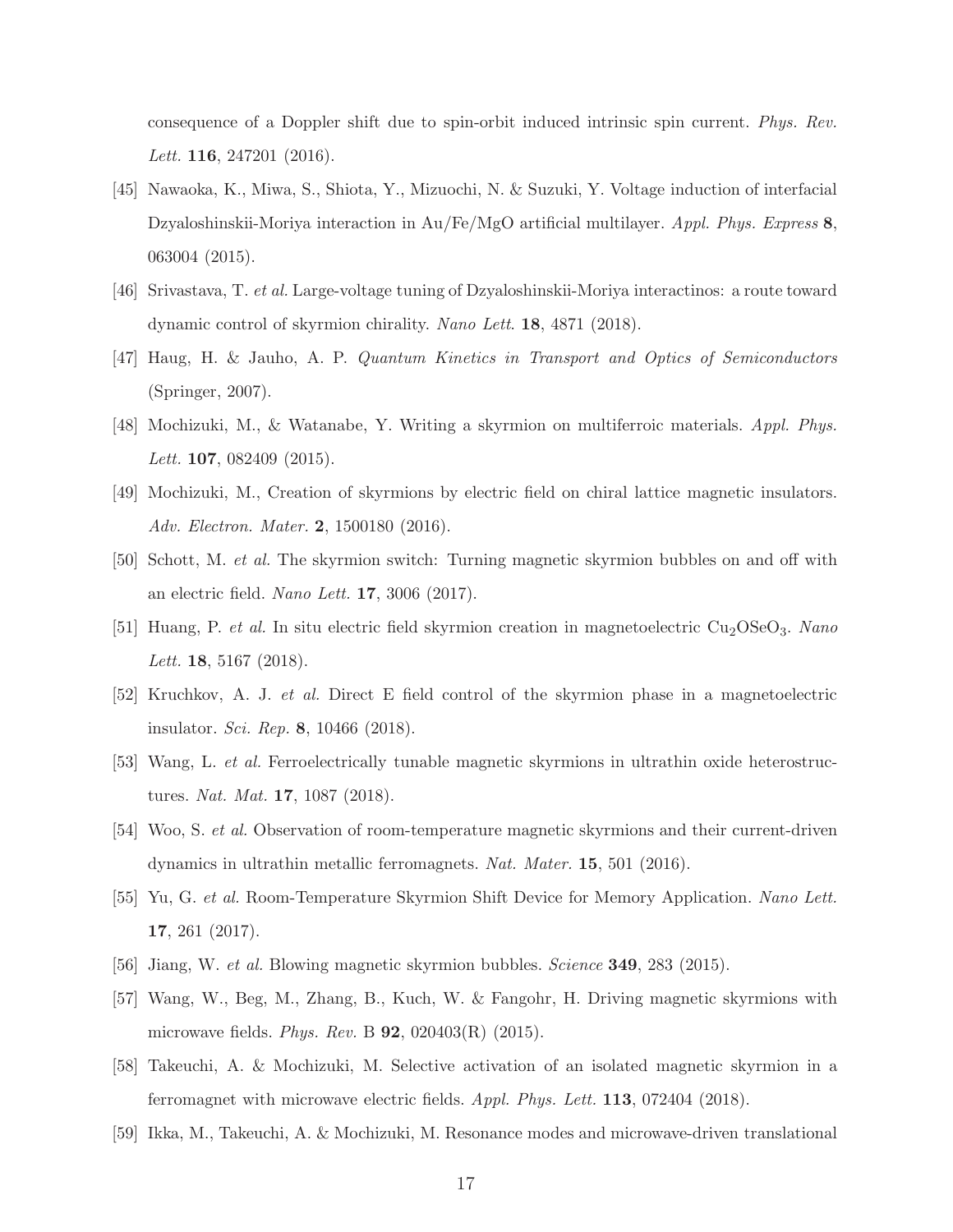motion of a skyrmion crystal under an inclined magnetic field. *Phys. Rev. B* 98, 184428 (2018).

- <span id="page-17-0"></span>[60] Liu, R. H., Lim, W. L. & Urazhdin, S. Control of current-induced spin-orbit effects in a ferromagnetic heterostructure by electric field. *Phys. Rev. B* 89, 220409(R) (2014).
- <span id="page-17-1"></span>[61] Lv, W. *et al.* Electric-Field Control of Spin-Orbit Torques in WS2/Permalloy Bilayers. *ACS Appl. Mater. Interfaces* 10, 2843 (2018).
- <span id="page-17-2"></span>[62] Belashchenko, K. D., Kovalev, A. A. & van Schilfgaarde, M. First-principles calculation of the spin-orbit torques in a Co/Pt bilayer. [arXiv:1810.11003.](http://arxiv.org/abs/1810.11003)
- <span id="page-17-3"></span>[63] Gmitra, M., Kochan, D., Högl, P. & Fabian, J. Trivial and inverted Dirac bands and the emergence of quantum spin Hall states in graphene on transition-metal dichalcogenides. *Phys. Rev. B* 93, 155104 (2016).
- <span id="page-17-4"></span>[64] Nakamura, M. *et al.* Emergence of Topological Hall Effect in Half-Metallic Manganite Thin Films by Tuning Perpendicular Magnetic Anisotropy. *J. Phys. Soc. Jpn.* 87, 074704 (2018).

#### Acknowledgements

This work was supported by JSPS KAKENHI (Grant No. 17H02924 and No. 16H06345), Waseda University Grant for Special Research Projects (Project Nos. 2017S-101, 2018K-257), and JST PRESTO (Grant No. JPMJPR132A).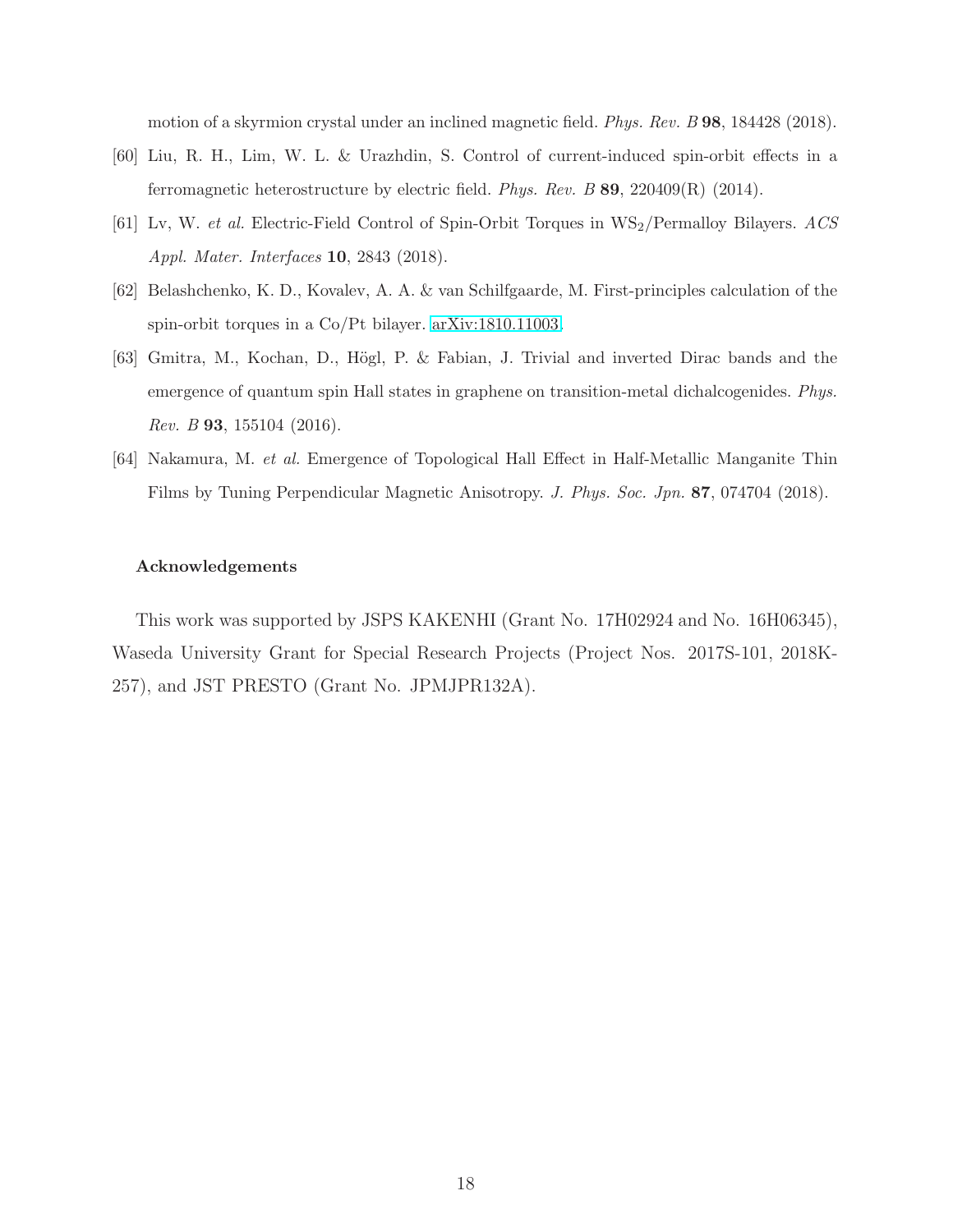# **Supplementary Material for "Electrically driven spin torque and dynamical Dzyaloshinskii-Moriya interaction in magnetic bilayer systems"**

## Calculation of  $\Psi$ -electron spin density  $S^\pm$

We provide details of the derivation of the  $\Psi$ -electron spin density  $S^{\pm}$ . In Fig. [3,](#page-18-0) we present the Feynman diagrams associated with the Ψ-electron spin density induced by the time-dependent RSOI. Here the vertex corrections due to the nonmagnetic impurity scatterings are not considered because they are negligible in the present case.



<span id="page-18-0"></span>FIG. 3: Diagrammatic representations of the dominant contributions of the Ψ-electron spin density S. The solid, wavy, and dotted lines represent the Green function, the RSOI  $\mathcal{A}^{(so)}$ , and the exchange interaction  $\mathcal{A}^{(ex)}$  in the rotated spin frame, respectively.

Expanding the lesser component with respect to q and  $\Omega$ , the spin density  $S^{\pm}(q, \Omega)$  is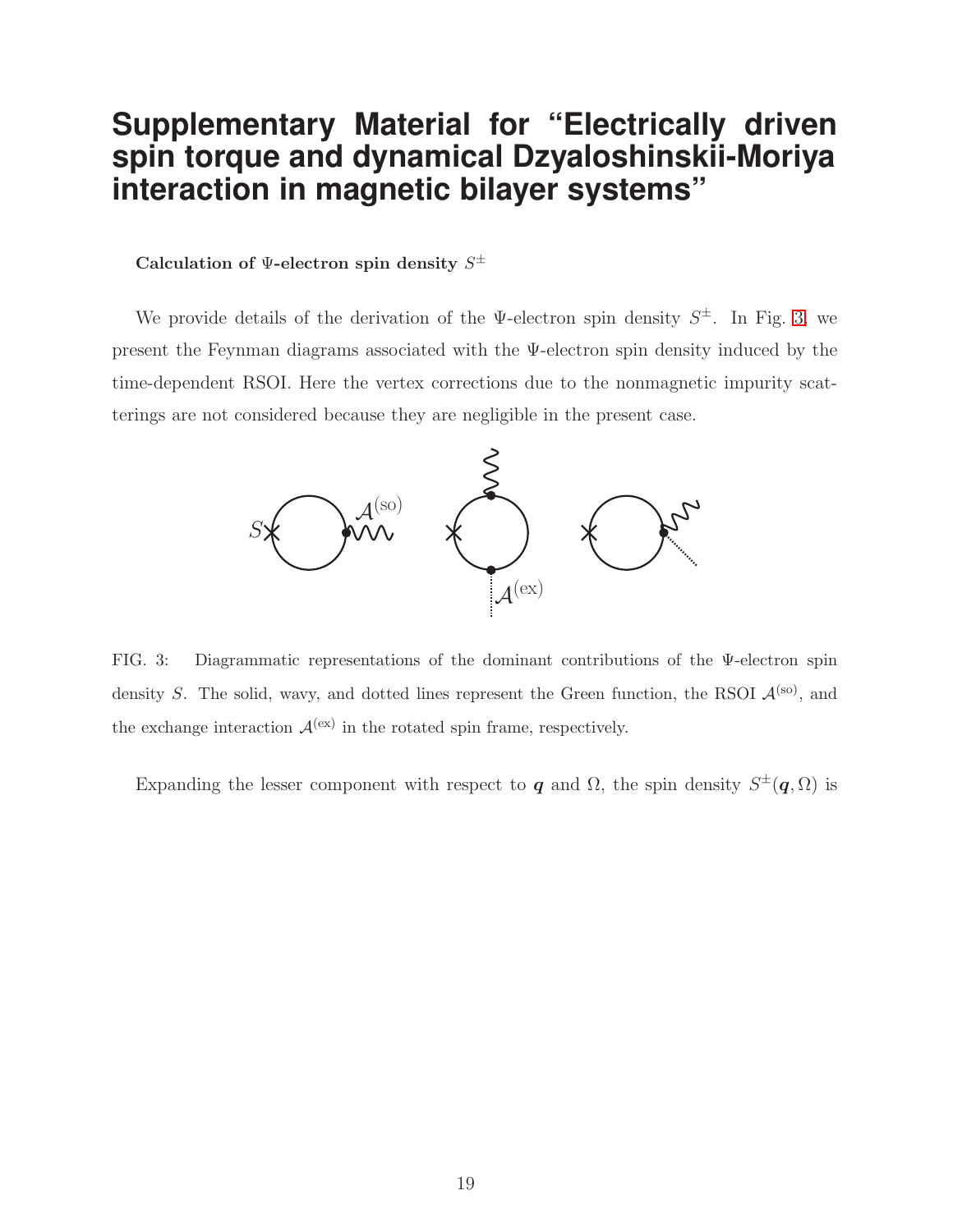written

$$
S^{\pm}(q,\Omega) = \frac{ie\hbar^{4}}{m_{e}^{2}} \Biggl\{ \pm q_{\nu}A_{\mu}^{(\text{so})\pm}(q,\Omega) - \frac{2e}{\hbar} \sum_{q'} \Biggl[ A_{\mu}^{(\text{so})\pm}(q',\Omega) A_{\nu}^{(\text{ex})z}(q-q') + A_{\mu}^{(\text{so})z}(q',\Omega) A_{\nu}^{(\text{ex})\pm}(q-q') \Biggr] \Biggr\}\times \sum_{\sigma=\pm} \sigma \sum_{k} \sum_{\omega} f_{\omega}k_{\mu}k_{\nu} \Biggl[ g_{k,\omega,-\sigma}^{2}(g_{k,\omega,\sigma}^{2})^{2} - g_{k,\omega,-\sigma}^{2}(g_{k,\omega,\sigma}^{2})^{2} \Biggr] \left. + \frac{ie\hbar^{4}}{2m_{e}^{2}} \Omega \Biggl[ \pm q_{\nu}A_{\mu}^{(\text{so})\pm}(q,\Omega) - \frac{2e}{\hbar} \sum_{q'} A_{\mu}^{(\text{so})\pm}(q',\Omega) A_{\nu}^{(\text{ex})z}(q-q') \Biggr] \times \sum_{\sigma=\pm} (\sigma \mp 1) \sum_{k} \sum_{\omega} k_{\mu}k_{\nu} \Biggl\{ \frac{df_{\omega}}{d\omega} \Biggl[ g_{k,\omega,\sigma}^{\dagger}(g_{k,\omega,\sigma})^{2} - (g_{k,\omega,\sigma}^{\dagger})^{2} g_{k,\omega,-\sigma}^{2} \Biggr] \left. + \frac{1}{2} g_{k,\omega,\sigma}^{2}(g_{k,\omega,\sigma}^{2} - g_{k,\omega,-\sigma}^{2}) g_{k,\omega,-\sigma}^{2} + \frac{1}{2} g_{k,\omega,\sigma}^{2}(g_{k,\omega,\sigma}^{\dagger} - g_{k,\omega,-\sigma}^{\dagger}) g_{k,\omega,-\sigma}^{\dagger} \Biggr] \n- \hbar f_{\omega} \Biggl[ g_{k,\omega,-\sigma}^{2} g_{k,\omega,\sigma}^{2} (g_{k,\omega,\sigma}^{2} - g_{k,\omega,-\sigma}^{2})^{2} + (g_{k,\omega,-\sigma}^{2})^{2} (g_{k,\omega,\sigma}^{2})^{2} \Biggr] \Biggr\}\n- \frac{g_{k,\omega,-\sigma}^{2} g_{k,\omega,\sigma}^{2}(g_{k,\omega,\
$$

Using the following relation,

$$
\pm i\nabla_{\nu}\mathcal{A}_{\mu}^{(\text{so})\pm} + \frac{2e}{\hbar}\mathcal{A}_{\mu}^{(\text{so})\pm}\mathcal{A}_{\nu}^{(\text{ex})z} = \frac{2e}{\hbar}\mathcal{A}_{\mu}^{(\text{so})z}\mathcal{A}_{\nu}^{(\text{ex})\pm},\tag{15}
$$

the spin density  $S^{\pm}(\mathbf{r},t)$  is rewritten as

$$
S^{\pm}(\boldsymbol{r},t) = \frac{8e^{2}\hbar^{3}}{m_{e}^{2}}\mathcal{A}_{\mu}^{(\text{so})z}(\boldsymbol{r},t)\mathcal{A}_{\nu}^{(\text{ex})\pm}(\boldsymbol{r})\text{Im}\sum_{\sigma=\pm}\sigma\sum_{\mathbf{k}}\sum_{\omega}f_{\omega}k_{\mu}k_{\nu}g_{\mathbf{k},\omega,-\sigma}^{a}(g_{\mathbf{k},\omega,\sigma}^{a})^{2} + \frac{4e^{2}\hbar^{3}J_{\text{ex}}}{m_{e}^{2}}\frac{\partial\mathcal{A}_{\mu}^{(\text{so})z}(\boldsymbol{r},t)}{\partial t}\mathcal{A}_{\nu}^{(\text{ex})\pm}(\boldsymbol{r})\sum_{\sigma=\pm}\sum_{\mathbf{k}}\sum_{\omega}k_{\mu}k_{\nu}\left\{\frac{df_{\omega}}{d\omega}\text{Re}(g_{\mathbf{k},\omega,\sigma}^{a}-g_{\mathbf{k},\omega,\sigma}^{\mathrm{r}})(g_{\mathbf{k},\omega,-\sigma}^{a})^{2}g_{\mathbf{k},\omega,\sigma}^{a}\right\} \pm i\text{Im}\left[\sigma\frac{df_{\omega}}{d\omega}g_{\mathbf{k},\omega,\sigma}^{\mathrm{r}}(g_{\mathbf{k},\omega,-\sigma}^{a})^{2}g_{\mathbf{k},\omega,\sigma}^{a}+2\hbar J_{\text{ex}}f_{\omega}(g_{\mathbf{k},\omega,-\sigma}^{a})^{3}(g_{\mathbf{k},\omega,\sigma}^{a})^{3}\right]\right\}.
$$
\n(16)

Here we neglect contributions from the products of  $g^a$  to calculate terms proportional to the first order in  $\Omega$  as they only give small corrections compared with those from the products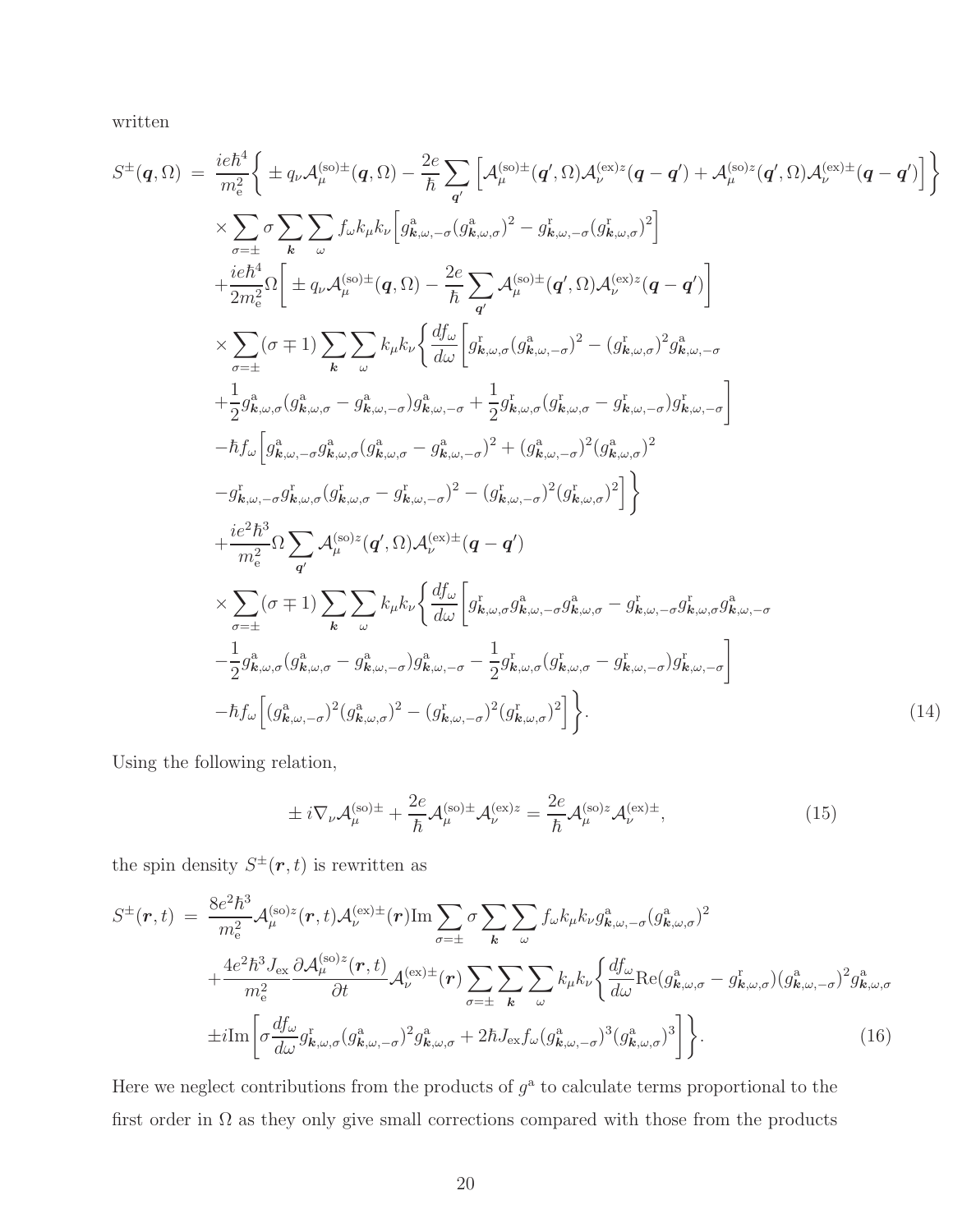of  $g^{\text{r}}$  and  $g^{\text{a}}$ . Therefore, the spin density reduces to

$$
S^{\pm}(\boldsymbol{r},t) = \frac{8e^{2}\hbar^{3}}{m_{e}^{2}}\mathcal{A}_{\nu}^{(\text{ex})\pm}(\boldsymbol{r}) \bigg[ \mathcal{A}_{\mu}^{(\text{so})z}(\boldsymbol{r},t) \text{Im} \sum_{\sigma=\pm} \sigma \sum_{\kappa} \sum_{\omega} f_{\omega} k_{\mu} k_{\nu} g_{\boldsymbol{k},\omega,-\sigma}^{a} (g_{\boldsymbol{k},\omega,\sigma}^{a})^{2} \bigg]
$$

$$
- \frac{J_{\text{ex}}}{2} \frac{\partial \mathcal{A}_{\mu}^{(\text{so})z}(\boldsymbol{r},t)}{\partial t} \sum_{\sigma=\pm} (\text{Re} \mp i\sigma \text{Im}) \sum_{\kappa} \sum_{\omega} \frac{df_{\omega}}{d\omega} k_{\mu} k_{\nu} g_{\boldsymbol{k},\omega,\sigma}^{c} (g_{\boldsymbol{k},\omega,-\sigma}^{a})^{2} g_{\boldsymbol{k},\omega,\sigma}^{a} \bigg]
$$

$$
= \frac{8e^{2}\hbar}{m_{e}} \mathcal{A}_{\nu}^{(\text{ex})\pm}(\boldsymbol{r}) \bigg\{ C_{\mu\nu}^{(1)} \mathcal{A}_{\mu}^{(\text{so})z}(\boldsymbol{r},t) - \frac{J_{\text{ex}}}{2} \bigg[ C_{\mu\nu}^{(2)} \mp i C_{\mu\nu}^{(3)} \bigg] \frac{\partial \mathcal{A}_{\mu}^{(\text{so})z}(\boldsymbol{r},t)}{\partial t} \bigg\}.
$$
(17)

The summations over  $\boldsymbol{k}$  and  $\omega$  are performed in the following manner,

$$
C_{\mu\nu}^{(1)} = \frac{\hbar^2}{m_e} \text{Im} \sum_{\sigma=\pm} \sigma \sum_{\mathbf{k}} \sum_{\omega} f_{\omega} k_{\mu} k_{\nu} g_{\mathbf{k},\omega,-\sigma}^{\mathbf{a}} (g_{\mathbf{k},\omega,\sigma}^{\mathbf{a}})^2
$$
  
\n
$$
= \frac{\nu_e}{2\pi} \delta_{\mu\nu} \text{Im} \sum_{\sigma=\pm} \int_0^{\infty} d\varepsilon \int_{-\infty}^0 d\omega \frac{\varepsilon}{(\hbar\omega - \varepsilon + \varepsilon_{\text{F},-\sigma} - i\eta)(\hbar\omega - \varepsilon + \varepsilon_{\text{F},\sigma} - i\eta)^2}
$$
  
\n
$$
= \frac{\nu_e}{4\pi \hbar J_{\text{ex}}^2} \delta_{\mu\nu} \text{Im} \sum_{\sigma=\pm} \sigma \int_{-\infty}^0 d\varepsilon \int_{-\infty}^0 d\omega \frac{\varepsilon - \sigma J_{\text{ex}}}{\omega + \varepsilon + \varepsilon_{\text{F},\sigma} - i\eta}
$$
  
\n
$$
= \frac{\nu_e}{4\pi \hbar J_{\text{ex}}^2} \delta_{\mu\nu} \text{Im} \sum_{\sigma=\pm} \sigma \int_{-\infty}^{-\sigma J_{\text{ex}}} d\varepsilon \int_{-\infty}^0 d\omega \frac{\varepsilon}{\omega + \varepsilon + \varepsilon_{\text{F}} - i\eta}
$$
  
\n
$$
= -\frac{\nu_e}{4\pi \hbar J_{\text{ex}}^2} \delta_{\mu\nu} \text{Im} \int_{-J_{\text{ex}}}^{J_{\text{ex}}} d\varepsilon \int_{-\infty}^0 d\omega \frac{\varepsilon}{\omega + \varepsilon + \varepsilon_{\text{F}} - i\eta}
$$
  
\n
$$
= -\frac{\nu_e}{4\pi \hbar J_{\text{ex}}^2} \delta_{\mu\nu} \text{Im} \int_{-J_{\text{ex}}}^{J_{\text{ex}}} d\varepsilon \varepsilon \left[ \ln (\varepsilon + \varepsilon_{\text{F}} - i\eta) + i\pi \right]
$$
  
\n
$$
= -\frac{\nu_e \eta}{16\pi \tau J_{\text{ex}}} \delta_{\mu\nu} \left\{ \frac{\
$$